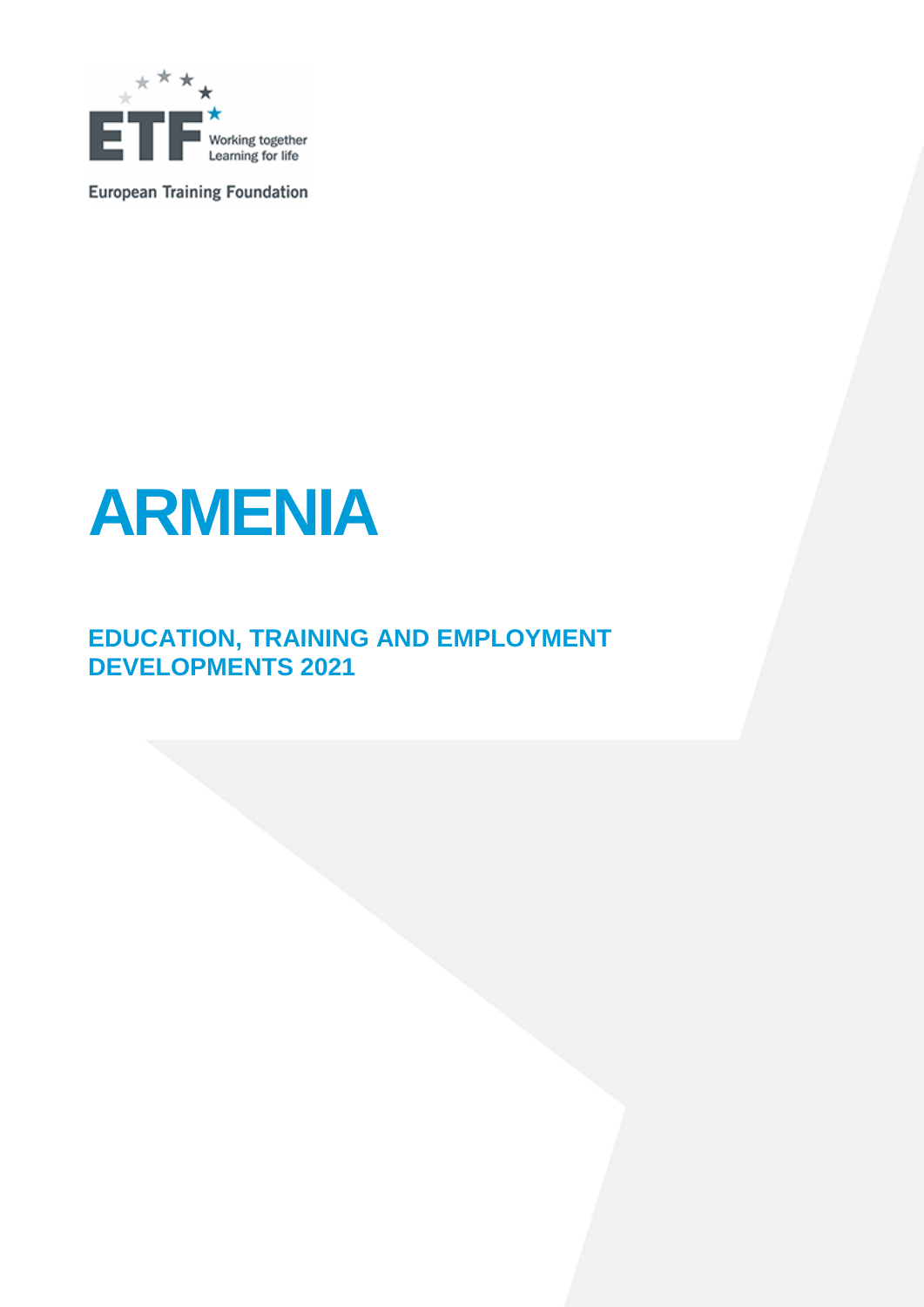The contents of this paper are the sole responsibility of the ETF and do not necessarily reflect the views of the EU institutions.

© European Training Foundation, 2021

Reproduction is authorised provided the source is acknowledged.

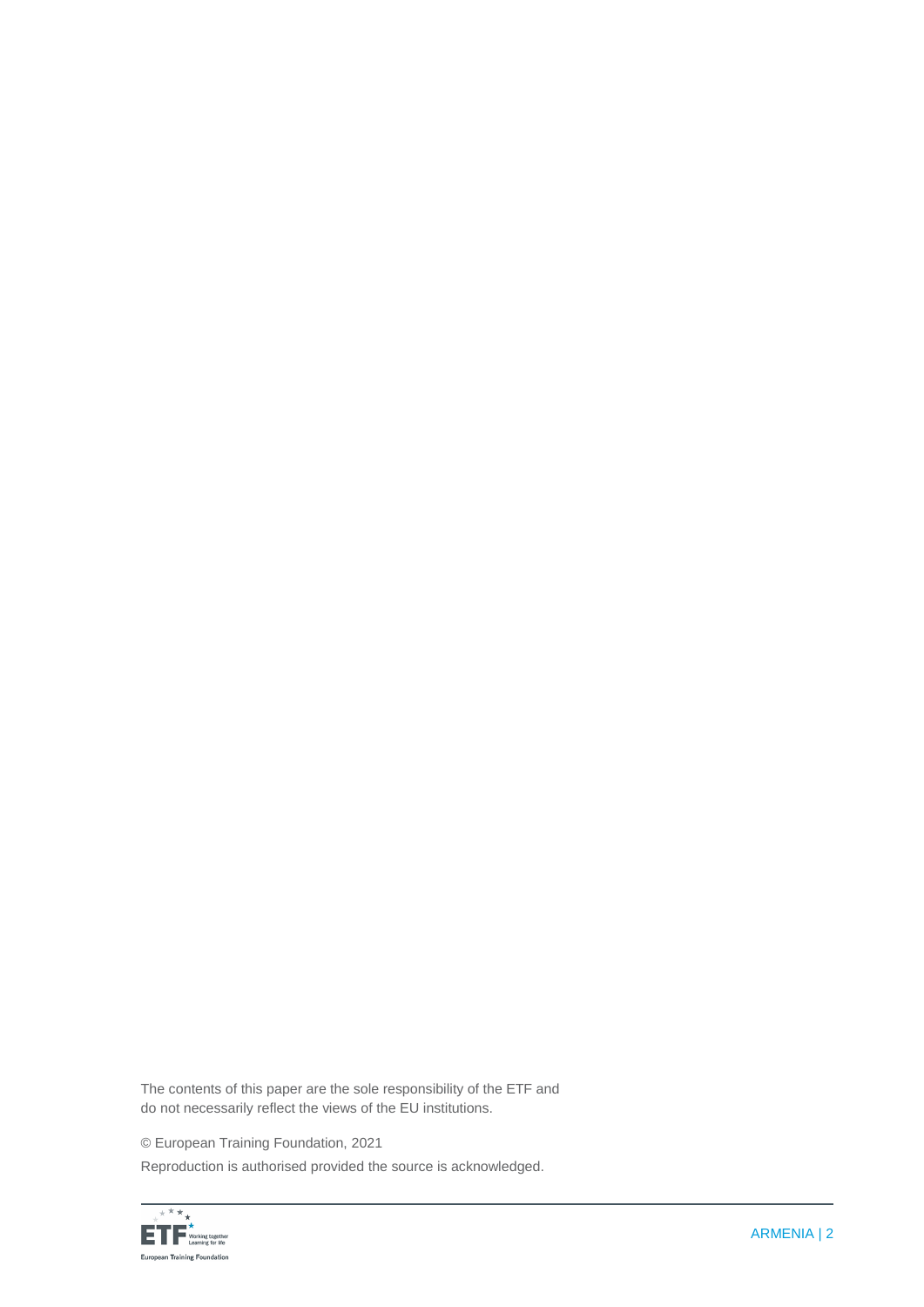## **KEY POLICY DEVELOPMENTS IN EDUCATION, TRAINING AND EMPLOYMENT**

Armenia is facing the effects of a challenging 2020. The global Covid-19 pandemic hit the country hard. In addition, the conflict on Nagorno-Karabakh / Artsakh created a humanitarian crisis and affected the political stability of the country. These shocks led to a sharp economic contraction and increased poverty (World Bank, 2021). Nevertheless, Armenia is setting its sights on peace and stability (USAID, 2020).

The Comprehensive and Enhanced Partnership Agreement (CEPA) EU-Armenia, signed in 2017, entered into force on 1 March 2021 after ratification by Armenia, all EU Member States and the European Parliament. The Agreement sets out the framework of cooperation between the EU and Armenia; the pillars of the Agreement include better living standards (more jobs and business opportunities) and more choice in education (better quality of education, with a focus on lifelong learning).

In 2020, the Government allocated 150 billion Armenian drams (AMD) (approx. EUR 283 million), equal to roughly 2.2% of its GDP, to measures cushioning the economic and social impact of the pandemic. These include a package of 22 special actions (Government of the Republic of Armenia, 2020). Before the COVID-19 pandemic, Armenia's economic growth was strong, averaging 6.8% during the 2017-2019 period. In 2020, GDP growth dropped to -7.6% (World Bank, 2021).

The Government tried to ensure the continuity of education during the pandemic. Despite technological and content-related challenges, the country managed to develop digital resources and programmes, and establish teaching platforms and processes for online applications and admissions of students.

In 2020, the Ministry of Education, Science, Culture and Sport (MoESCS) and the Ministry of Labour and Social Affairs (MoLSA) started drafting the new Education Development Strategy 2020-2030 and the new Employment Strategy. Both strategies have since undergone a revision to address the new challenges brought by the pandemic and the conflict. Both are expected to be adopted in 2022.

Education was confirmed as a key priority by the new government programme 2021-2026 that was adopted in August 2021.

In the field of VET, progress is observed in the field of work-based learning and dual education, in which new programmes have been developed for a number of professions in the IT and high-tech sectors, in logistics and in agriculture.

Low activity and employment rates and a significant mismatch between labour supply and demand remain peculiar features of the Armenian labour market. Among the initiatives aimed at addressing such key challenges, the MoLSA is working on a new strategy on demography and labour market developments, the focus of which are the transition from education to work and employment opportunities for all.

As part of the EU response to the urgent needs of countries in the Eastern Partnership during the COVID-19 pandemic, a tailor-made response package for Armenia worth over EUR 92 million was mobilised (European Commission, 2021). This assistance complements the EU's support for the COVAX initiative. In 2021 the EU confirmed an aid package for Armenia totalling EUR 2.6 billion over 5 years, which will support infrastructure, digitalisation, climate action and transport, as well as democratic reforms.

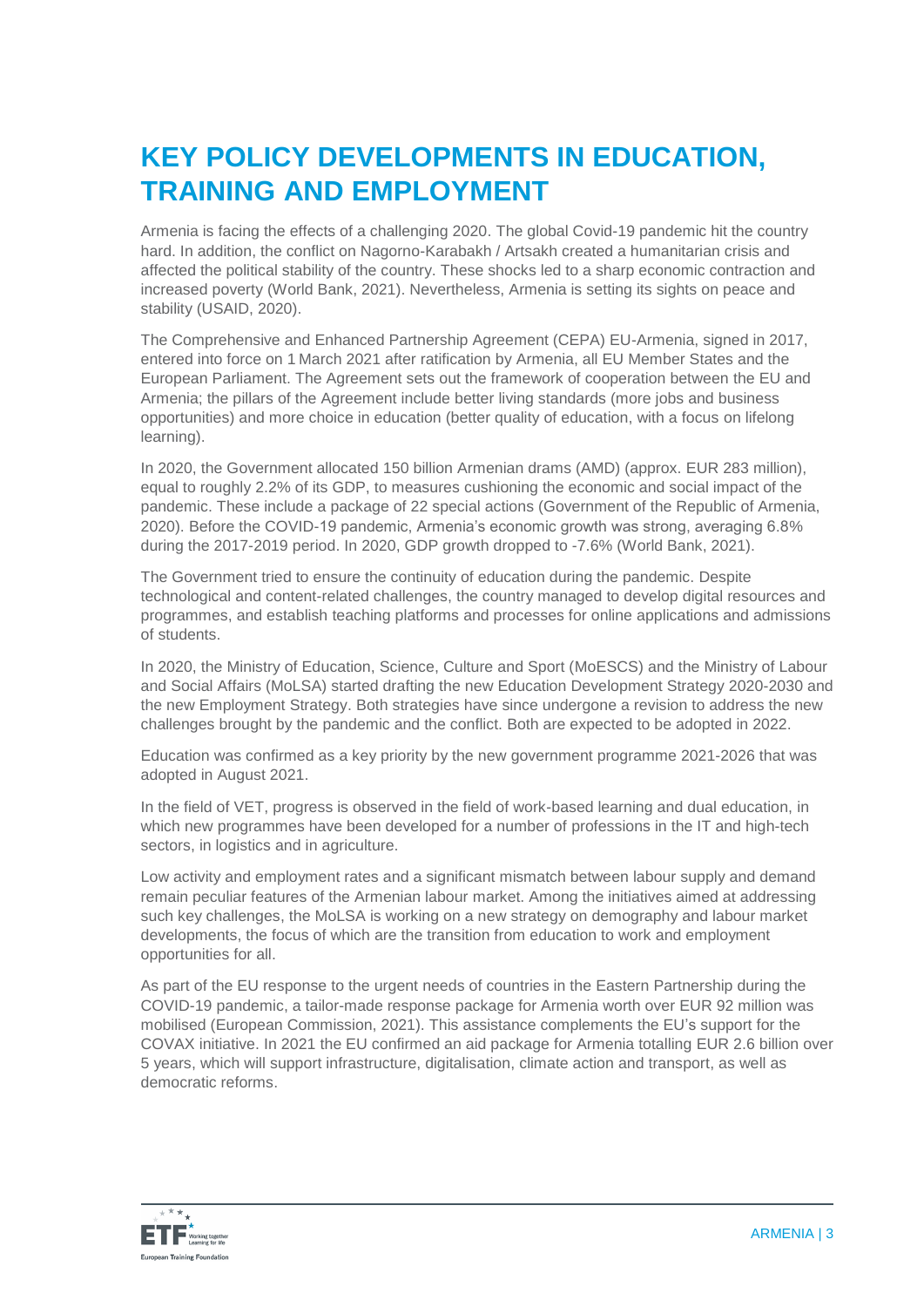## **1. KEY DEMOGRAPHIC AND ECONOMIC CHARACTERISTICS**

#### **Political developments and the health situation**

The outbreak of the conflict with Azerbaijan over Nagorno-Karabakh at the end of September 2020 had a major impact on daily life, with the declaration of martial law and a total mobilisation of the military. The outcomes of the 2020 conflict with Azerbaijan over Nagorno Karabakh and the announcement of a total ceasefire in November 2020 sparked outrage among some people in Armenia. Months of protests over the government's handling of the war led to a period of domestic political instability. The Prime Minister resigned in April 2021, early Parliamentary elections were held on 20 June 2021 in an effort to defuse the political crisis after the conflict, and the Civil Contract party headed by Prime Minister Nikol Pashinyan got the majority of the votes. A new government was formed – the successor to the government that was installed in 2019 after the Velvet Revolution – and a new five-year government programme approved.

Armenia suffered a severe COVID-19 outbreak, with 254 436 confirmed cases and 5 161 deaths, as reported to the WHO on 21 September 2021. The incidence of cases in Armenia is currently one of the highest per capita in the world (USAID, 2020). As of 20 September 2021, only 4.4% of the population had been fully vaccinated [\(https://ourworldindata.org/covid](https://ourworldindata.org/covid-vaccinations?country=OWID_WRL)[vaccinations?country=OWID\\_WRL\)](https://ourworldindata.org/covid-vaccinations?country=OWID_WRL). The government's objective is to have between 600 000 and 700 000 people vaccinated within a year (ARKA News Agency, 1/7/2021). Due to the sharp increase in the prevalence of COVID-19, Armenia became a 'red zone' as per the ECDC's update of 9 September 2021.

#### **Demographics**

Armenia is a landlocked country with an area of 29 800 km<sup>2</sup>. The country has 10 administrative territorial units (*Marz*) plus the capital city of Yerevan, which has special status. The Armenian population is small. It has been shrinking and ageing. Between 2013 and 2021, the population fell from 3 026 900 to 2 964 100 (Government of Armenia, 2021). According to the World Bank, more than 22% of Armenia's population will be aged 65 years or older by 2050, creating a growing demand for social services and increasing the associated government expenditure (World Bank, 2019). This negative trend is exacerbated by the increasing and permanent emigration of young people, although the trend has been halted because of the Covid-19 pandemic.

Armenia has one of the highest emigration rates in the world, with about 30% of the population living outside the country (OECD, 2017). Poverty and the lack of jobs are the main drivers of emigration, while emigrants are mainly low-skilled workers. Russia remains the most common destination country, receiving 56% of Armenia's emigrants (OECD, 2017).

Following the 2020 conflict, many Armenian civilians in Nagorno-Karabakh fled the region. The latest update on registration data from the Migration Service of Armenia indicates that 90 640 spontaneous arrivals are scattered across 593 settlements and communities (IOM, 2020).

#### **Economic developments, informal economy, remittances**

In 2018, Armenia became an upper middle-income country according to the World Bank classification. The country's economy has undergone a profound transformation since it gained independence in 1990. It is characterised by market orientation, sustained growth, ambitious reforms, and inflows of capital and remittances. Several factors contributed to the recovery, including the strength of external demand for goods and services (such as tourism) and domestic demand owing to an increase in disposable income, remittances and investments. Economic growth was strong, averaging 6.8% from

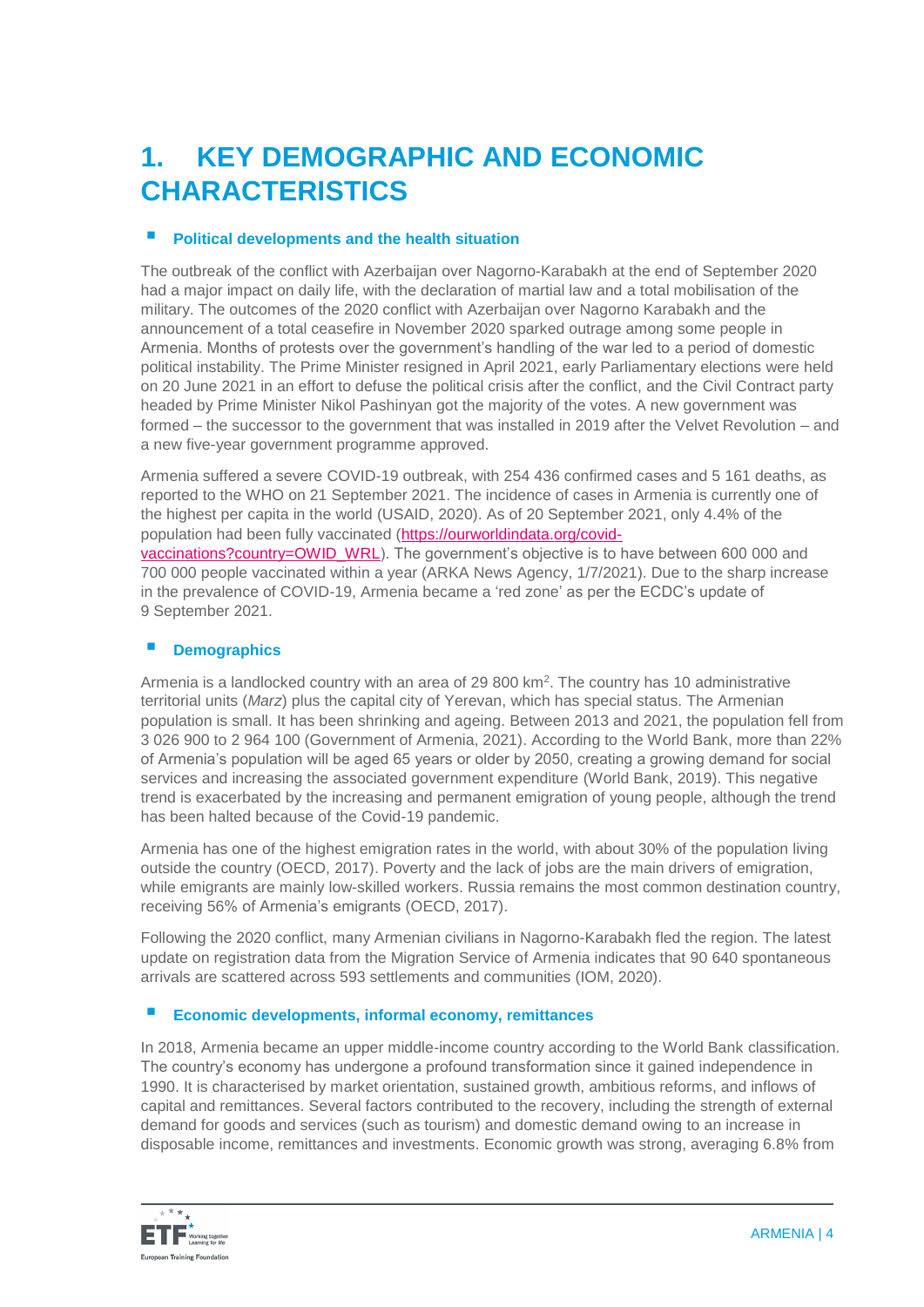2017-2019. Armenia's progress was derailed in 2020 and growth rate dropped to -7.6% (World Bank, 2021).

Sector-wise, in Armenia there has been a consistent shift in employment in industry and agriculture towards services. Nevertheless, agriculture continues to play a major role. It remains essential for the Armenian economy and accounted for 11.7% of GDP in 2020. In 2020, industry contributed 26.4% of GDP, with one-fifth of the contribution coming from the construction sector. The services sector has been growing in recent years. Despite a slight decrease compared to 2019, it contributed to 53.3% of GDP in 2020 (World Bank, 2021). The economy's most dynamic growth sectors are the food industry, information and communications technology (ICT), tourism, mining products, garment and footwear manufacturing, tobacco, and production and processing of fresh fruits and vegetables. New sectors such as ICT, jewellery making (the diamond industry) and tourism are beginning to expand.

Small and medium-sized enterprises (SMEs) represent 99.8% of all companies, with a significant share in wholesale and retail trade (64% of all businesses). They account for 23.6% of the gross value added in GDP (Statistical Committee of the Republic of Armenia, 2019). In 2020 the Government approved the SME Development Strategy for 2020-2024 and the associated action plan 2020-2022, which aim to create a favourable environment for SMEs by enhancing entrepreneurial skills and competitiveness and enabling SMEs to access domestic and foreign markets.

Approximately 40% of the labour force are estimated to work in the informal economy, which contributes to 36% of Armenia's GDP. Informality also remains widespread in the non-agricultural sectors (ILO, 2020). Informal workers are by and large excluded from the state's relief measures put in place by the Government to respond to the pandemic (ILO, 2020).

Armenia is considered to be among the 15 top recipients of remittances in the world (OECD, 2017). Remittances play an important role in household economies and employment choices. In the period 1995-2019, the average value for remittances per year was 14.18% of GDP. The figures dropped to 11.18% of GDP in 2019 (the globaleconomy.com) and 10.49% in 2020 (World Bank).

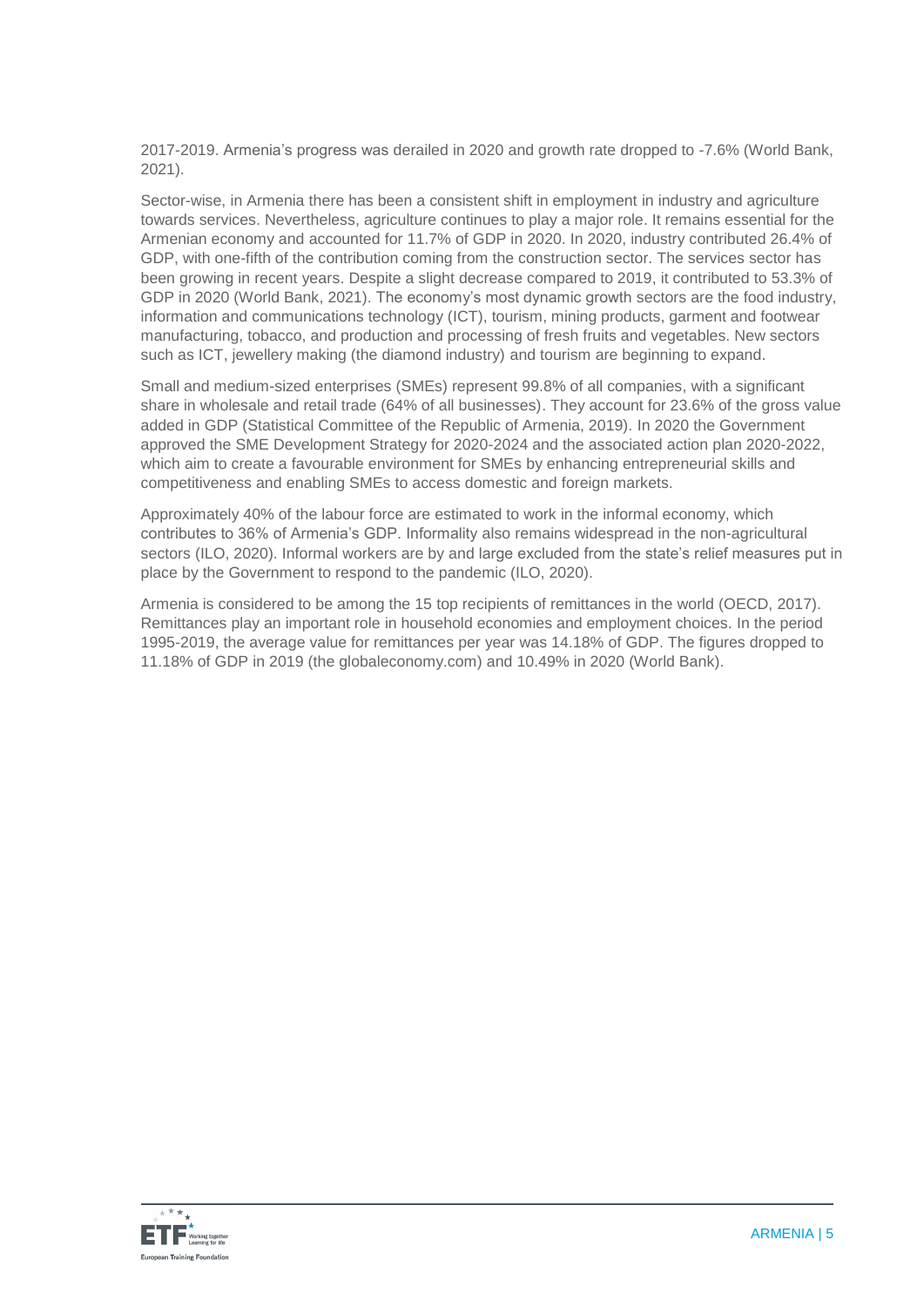# **2. EDUCATION AND TRAINING**

### 2.1 Trends and challenges

#### **Education expenditure, access, participation and early leaving**

Public expenditure on education is low. It ranged from 2.3% as a share of GDP in 2018 to 2.7% in 2020, representing, respectively, 9% and 8.7% of total government expenditure (UNESCO, 2021).

Armenia has made strong progress in improving access to general education. Enrolment in primary and secondary education is relatively high, with respective gross enrolment rates of 91.24% and 87.25% in 2020. The rate of transition from primary to lower secondary general education is also high (99.8% in 2019) and in line with similar trends in further education, where the gross enrolment rate in tertiary education reached 50.8% in 2020 (UNESCO, 2021).

#### **PISA results**

Armenia does not participate in PISA.

#### **Young people not in employment nor education (NEETs)**

The proportion of young people who did not complete upper secondary education and are neither in employment, education nor training (NEETs) is high, although the overall rate fell from 27.5% in 2015 to 23.9% in 2019 (Armstat, 2021). The female NEET rate remains higher, at 30.7% in 2019. The pandemic is likely to push the NEET rate further upward. 'The young in particular are likely to suffer as more jobs are destroyed than created, making labour market entry exceedingly difficult. Recent labour market entrants are likely to be the first to go in times of job cuts. At the same time, the option of seeking work abroad was temporarily closed' (ILO, 2020, p. 19). In order to address the NEET phenomenon, there is an urgent need for policy measures that specifically target the affected group.

A draft Youth Strategy 2021-2026 is currently being discussed. Actions envisaged include identifying the potential of young people and creating opportunities for self-realisation both in Yerevan and in the regions (MoESCS, 2021).

#### **Education during the COVID-19 pandemic**

On 13 March 2020 all VET institutions started distance learning. Due to the emergency situation, the MoESCS approved ad hoc procedures for the 2019-2020 final exams and admissions to VET institutions for the 2020-2021 academic year. Distance learning was implemented until the end of the 2019-2020 academic year. The 2020-2021 academic year started on 14 September 2020 as scheduled. When Covid-19 cases are discovered, teaching takes place online for 14 days.

Educational institutions developed and implemented training programmes for teachers through Zoom, YouTube, Moodle and other digital and online platforms. 1 313 VET staff were trained. Public TV broadcasted professional orientation and career guidance programmes.

VET teachers and college managers were able to participate in an online introduction to e-learning that was developed by the National Network of Distance Education with support from the GIZ Private Sector Development and Technical Vocational Education and Training (PSD TVET) programme. GIZ helped create the e-platform [http://elearning.am/login/index.php?lang=hy.](http://elearning.am/login/index.php?lang=hy)

To assess the effectiveness of distance learning in VET and understand gaps and needs, a questionnaire was developed. Results reveal issues related to students' families, lack of internet access and/or appropriate equipment, difficulties in conducting objective assessments, lack of direct pedagogical-psychological support, lack of a unified methodology for distance learning and limited

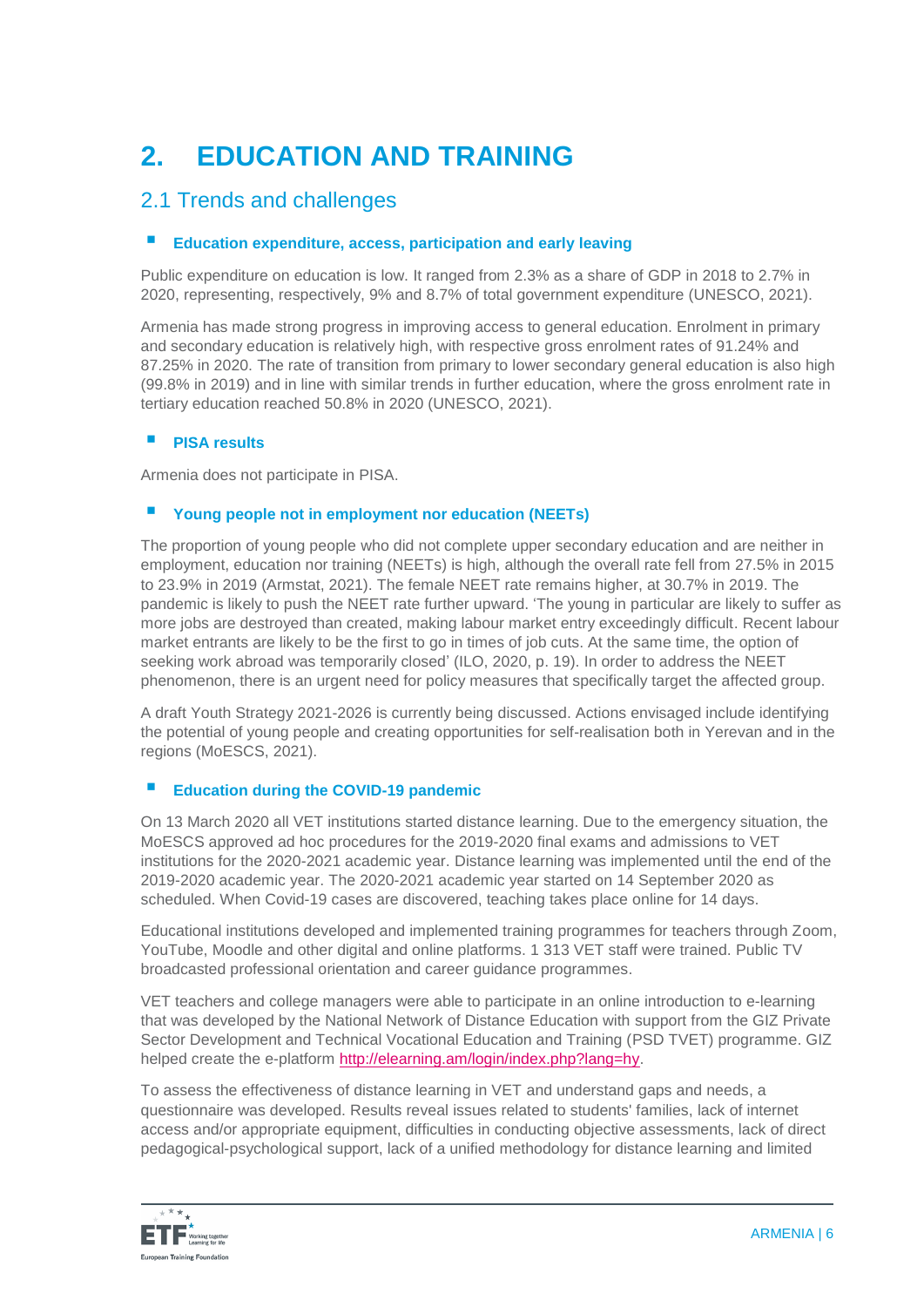opportunities for practical training. VET colleges faced great difficulties in helping students develop practical skills and in organising final exams during lockdown periods, as practical training was suspended.

As part of the 'Strengthening Stability and Resilience of the Bordering Communities in Vayots Dzor, Gegharkunik and Syunik Regions' project (2020-2021), a short online training course on 'Distance learning methodology and applied tools' was implemented. More than 500 teachers and administrative staff participated.

## 2.2 VET policy and institutional setting

#### **Strategic and legal framework for VET and adult learning**

The Armenian Development Strategy (ADS) 2014-2025, the country's overarching strategy, identifies education as a fundamental driver for the country's sustainable development. Increasing the quality, effectiveness, relevance and access to all levels of education is a major priority.

The education system in Armenia is regulated by three main laws: the Law on Education (1999), the Law on Higher and Postgraduate Vocational Education (2004), and the Law on Preliminary Vocational (Craftsmanship) and Middle Vocational Education (2005).

The formal vocational education and training system in Armenia has two levels: preliminary vocational (craftsmanship) education and middle vocational education. Graduates of craftsmanship education are awarded a Diploma of Preliminary Vocational (Craftsmanship) Education and the qualification level (type) 'Craftsman'. Graduates of middle vocational education are awarded a Diploma of Middle Vocational Education with the qualification level 'Specialist.

The MoESCS started drafting the new Education Development Strategy 2020-2030 in 2020. The draft strategy, which covers the whole education cycle from pre-school education, primary and secondary schools, vocational education, life-long learning and higher education, was revised to address the new challenges brought by both the pandemic and the conflict. The priorities for VET are likely to remain work-based learning, the training of trainers and the continuous professional development of teachers, education-business cooperation, support to enhance institutional capacities, and altering financing schemes for VET. The Government has initiated public consultations with a view to adoption by the beginning of 2022.

### **VET governance and financing arrangements**

VET management in Armenia is centralised under the MoESCS, which is responsible for policy design, implementation and day-to-day administration of the system.

The tripartite National Council for VET Development (NCVD), established in 2008, is the consultative tripartite body, which includes an equal number of government, employer and trade union representatives. The main goal of the NCVD is to provide advice to the MoESCS on decision-making and on the development of VET programmes.

School governing boards act as the collegial management bodies in public VET colleges and craft schools. VET institutions have a certain degree of autonomy; they approve their own budgets and curricula and define the teaching means and methods.

The main source of funding for VET is the state budget. Financial allocations are low and normally just sufficient to cover staff salaries (ETF, 2020). Donors provide more tangible investments, directly or via budget support schemes. Some VET institutions generate their own income through the provision of education and training services. However, the legal status of public VET institutions is currently an obstacle for such activities, as well as for organising the production and sales of goods. A

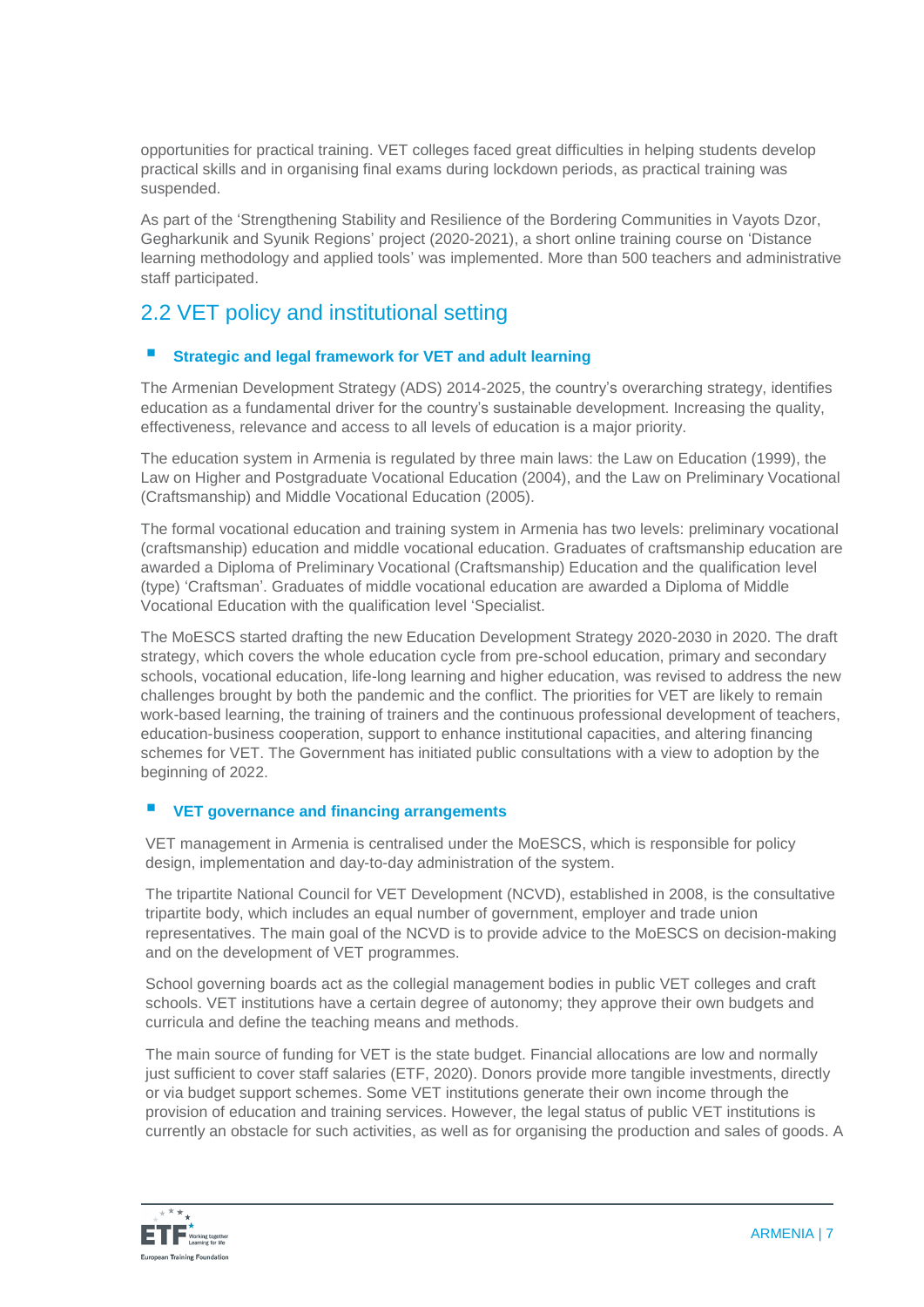decree to allow VET institutions to change their legal status and run commercial activities has been drafted, and is expected to be adopted by the end of 2021.

#### **Quality and quality assurance**

The National Centre for Professional Education Quality Assurance Foundation (ANQA) is in charge of quality assurance, through institutional and programme accreditation processes in VET and higher educational institutions. The Centre has adopted quality criteria from the European Quality Assurance in VET (EQAVET) framework (ETF, 2019).

#### **Work-based learning arrangements**

The Government of Armenia gives high priority to the development of a work-based learning (WBL) system. For the first time, the 'Preliminary and Middle Professional Education and Training Development programme for 2017-2021' recognised WBL as a tool to increase the attractiveness of VET and its relevance to the needs of the regions and the agriculture sector. It includes concrete actions to develop WBL (ETF, 2018). With support from GIZ, dual VET arrangements are being piloted in four sectors, namely ICT, tourism, winemaking and agriculture.

In 2019 the NCVD approved the 'Concept paper and roadmap for developing WBL in Armenia 2019- 2025'. It envisages the gradual enhancement, integration and development of different forms of WBL in the VET system through: an improvement of learners' internship programmes (first type of WBL); the creation of an 'Armenian system' of WBL by establishing 'real' companies adjacent to the VET institutions (second type of WBL), and; lastly, the introduction of apprenticeship/dual training schemes (third type of WBL).

### **Digital education and skills**

In 2017, the Ministries of Economic Development and Investments, Transport, Communication and IT, Education and Science, and Labour and Social Affairs, together with the Union of ICT Employers of Armenia, the Union of Advanced Technology Enterprises (UATE) and the Enterprise Incubator Foundation (EIF), signed a Memorandum of Understanding on the establishment of a National Digital Skills Coalition. The partners agreed to support digital skills development in four main domains: digital skills of the workforce, ICT specialists, in education and for students, and for all (ETF, 2020).

Specialist digital skills training is offered in two sectors: the ICT sector and engineering, industry and construction. In total, seven specialties are taught in preliminary (craftmanship) vocational education and 15 in middle vocational education, in 34 VET institutions. The module on basic digital literacy skills is mandatory and provided as part of the key competences section of each curriculum, for a duration of between 34 and 72 hours, depending on the qualification (ETF, 2020).

The Tumo Centre for Creative Technologies [\(https://tumo.org/\)](https://tumo.org/) provides an interesting example of innovation, which provides free IT training for children and adults aged 12 to 18 and helps 19-to-26 year-olds to specialise in particular areas, by providing web-based training. Students get insights into 3D modelling, robotics, photography and graphic design. TUMO Centres operate in Yerevan, Dilijan, Gyumri and Stepanakert. Work is also underway to open centres in Koghb and Masis.

### **Donor support for education and VET for young people and adults**

Several donors support VET developments in Armenia, with the EU being the main sponsor. The EUfunded 'Better Qualifications for Better Jobs' programme, with a budget of EUR 15.2 million for the period 2017-2019 (AAP 2015), sought to improve the efficiency of Armenia's labour market and the employability of its workforce, with a particular emphasis on agricultural employment. The programme supported in-depth sector analyses with a focus on skills. The assistance also included grant support for NGOs to develop WBL schemes.

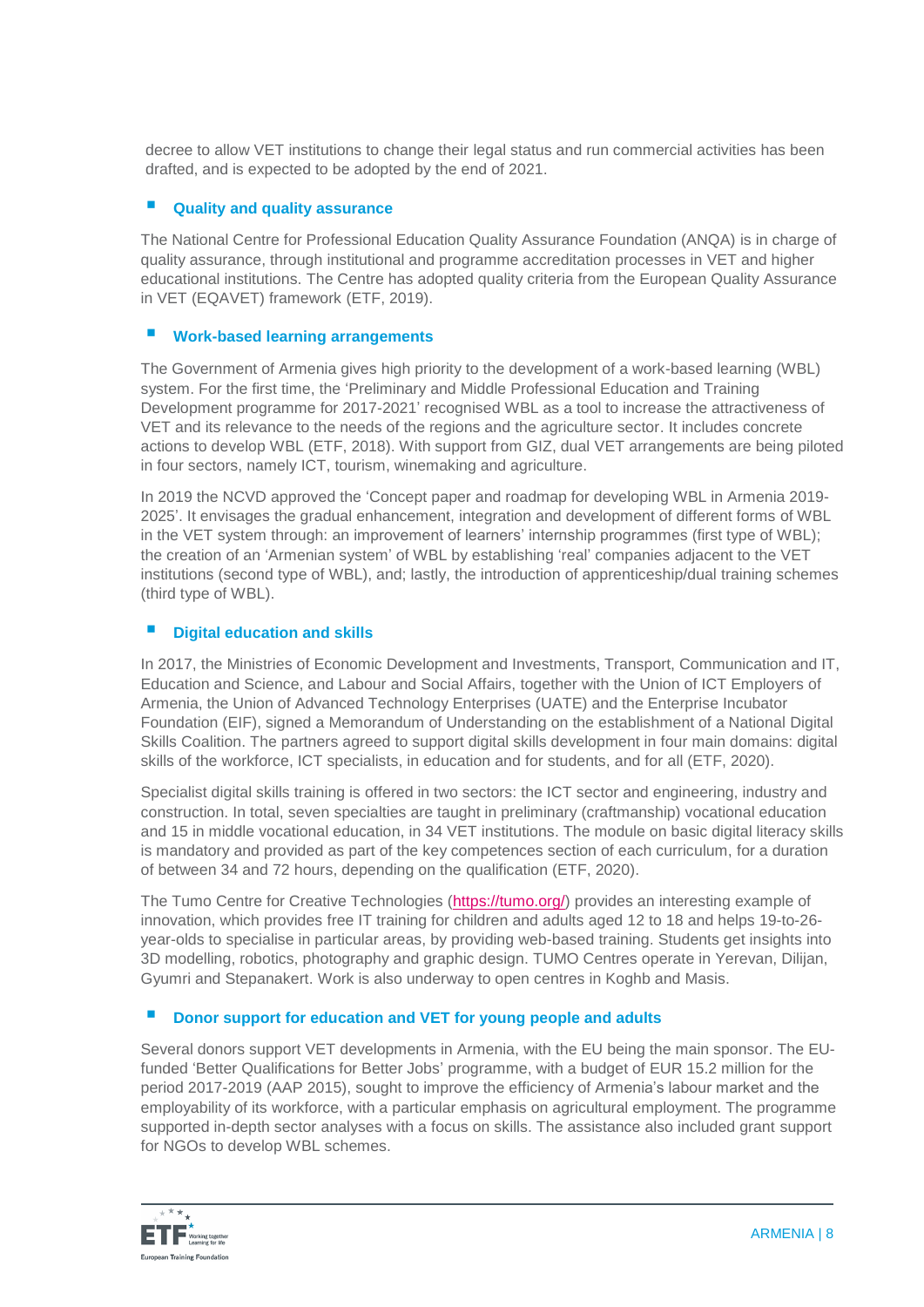The World Vision office in Armenia, in partnership with the Global Development Fund, is implementing the 'SAY YES Skills for Jobs' project 2018-2021 under the EU4Youth initiative. The project, with a budget of EUR 1.53 million for both Armenia and Georgia, intends to address unemployment and the lack of income opportunities for young women and men aged 15-35 in rural areas. Actions include: mapping target groups and skills that match labour market needs; the multi-stakeholder development of formal and non-formal VET programmes including WBL components; capacity development for public authorities, public VET colleges and private companies involved in WBL; the implementation of competence development programmes for young people in and outside VET institutions; exchanges of practices and awareness-raising campaigns connecting VET institutions, youth-led structures, private companies and VET graduates/students.

The EU is also co-funding the GIZ programme 'Private Sector Development and TVET South Caucasus' (PSD TVET) 2017-2023 with a contribution of EUR 20.7 million. The project targets sectors with high employment potential, such as tourism, wine processing, precision engineering and IT. One sub-project aims to introduce the dual system in Armenia and is implemented in close cooperation with the MoESCS and private companies. 'Oenology and winemaking' training courses have been developed, among others.

The EU-funded project 'Public-Private Partnerships for Successful Transition from Education to Employment in Shirak' (2019-2021) aims to support socio-economic development in the Shirak region by improving synergies between VET institutions and the private sector in the textile and agro-industry sectors. Amasia Craftsman State School (ACSS) will serve as the WBL pilot for the other three target VET institutions in the region (Maralik Craftsman State School, Artik State College, Shirak State Agricultural College).

The recently completed project 'Promoting partnerships for effective work-based learning opportunities in VET' (EU-funded and implemented by the Strategic Development Agency NGO) contributed to sustainable and inclusive development through the establishment of VET-business partnerships to promote WBL development and enhance the quality of VET in Syunik and Lori *Marzes*. Through the project, Goris and Stepanavan State Agricultural Colleges received support for strengthening the partnership with private sector by adopting WBL in Veterinarian and Milk Technologist professions.

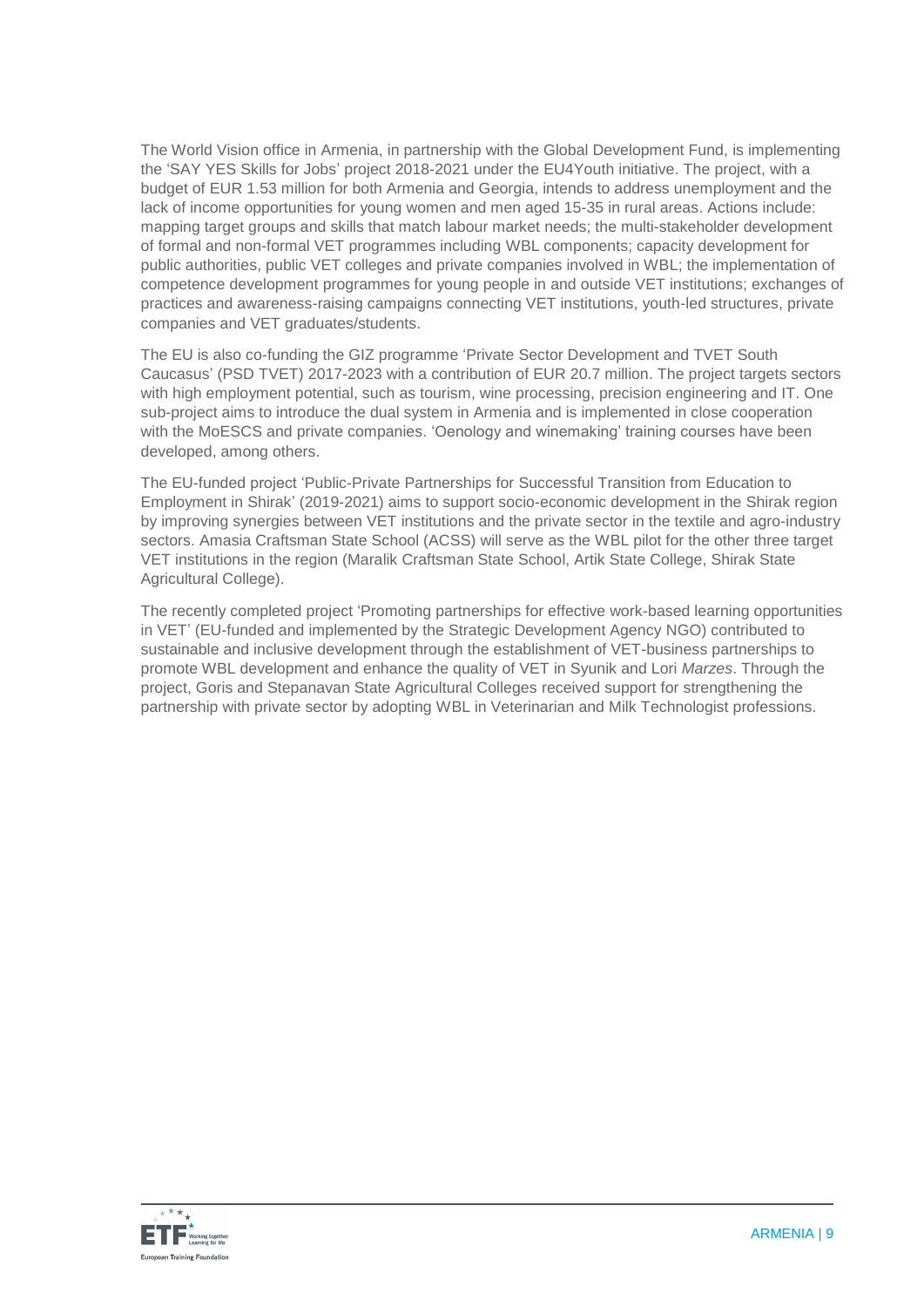# **3. LABOUR MARKET AND EMPLOYMENT**

### 3.1 Trends and challenges

#### **Labour market and employment challenges in general**

The Armenian labour market faces a restricted demand for labour. Activity and employment rates are low. The activity rate decreased from 63.4% in 2013 to 58.8% in 2019 (Armstat, 2021). There is a large disparity between male and female labour market participation (70.9% versus 48.2% in 2019). The reasons behind such high inactivity rates are different: for women, family care responsibilities; for men, circular and seasonal migration; and for lower-educated people, seasonal migration and discouragement are the most cited reasons for inactivity (World Bank, 2019).

Another characteristic is the significant mismatch between labour demand and supply, not least as a result of the ill-matched education and training system.

Furthermore, key challenges arise from the lack of jobs and the quality of existing jobs. The private sector is still too small to facilitate a substantial transition of workers from less productive to more productive sectors. Only a small share of private sector jobs provides good quality in terms of earnings, returns to education and worker protection (World Bank, 2019).

In addition, the labour market suffers from geographic imbalances. Economic dynamism and job creation potential are to a large extent concentrated in the capital city Yerevan (World Bank, 2020).

### **Employment**

After the employment rate decreased from 50.1% in 2017 to 47.7% in 2018, it slightly increased to 48.4% in 2019 (59.1% for men and 39% for women) (Armstat, 2021).

During the period March-May 2020, more than 70 000 employees (11.5% of the total) lost their jobs mainly due to the closure of businesses in several sectors. Of those, currently 20 000 contract workers are still not back at work and many may have lost their jobs for good. The number of vacancies submitted by employers to the State Employment Agency (SEA) in April 2020 decreased by 8.2%, as compared to the same period of 2019, while the number of people who found their jobs through the SEA dropped by 42.5% (ILO, 2020).

### **Unemployment**

The unemployment rate remains high despite a decrease from 19.0% in 2018 to 17.7% in 2019 (16.6% men and 19.2% women) (Armstat, 2021). Data from the Asian Development Bank (ADB) shows a sharp increase to 20.2% in 2020 (ADB, 2021).

Young people are particularly affected by unemployment, although the youth unemployment rate (age group 15-24) decreased from 38.4% in 2017 to 32.2% in 2019, with a reduced disparity between men (33.1% in 2017 and 29.3% in 2019) and women (45% in 2017 and 35.6% in 2019) (Armstat, 2021).

#### **Statistical data collection and labour market information**

The current approach to monitoring labour market developments includes 'barometer' analyses conducted by the SEA. These are based on employer surveys and an analysis of unemployment records. In addition, the MoLSA carries out its own annual research through interviews with employers.

The Statistical Committee of the Republic of Armenia releases updates on the socio-economic situation twice a year, in addition to carrying out the Labour Force Survey.

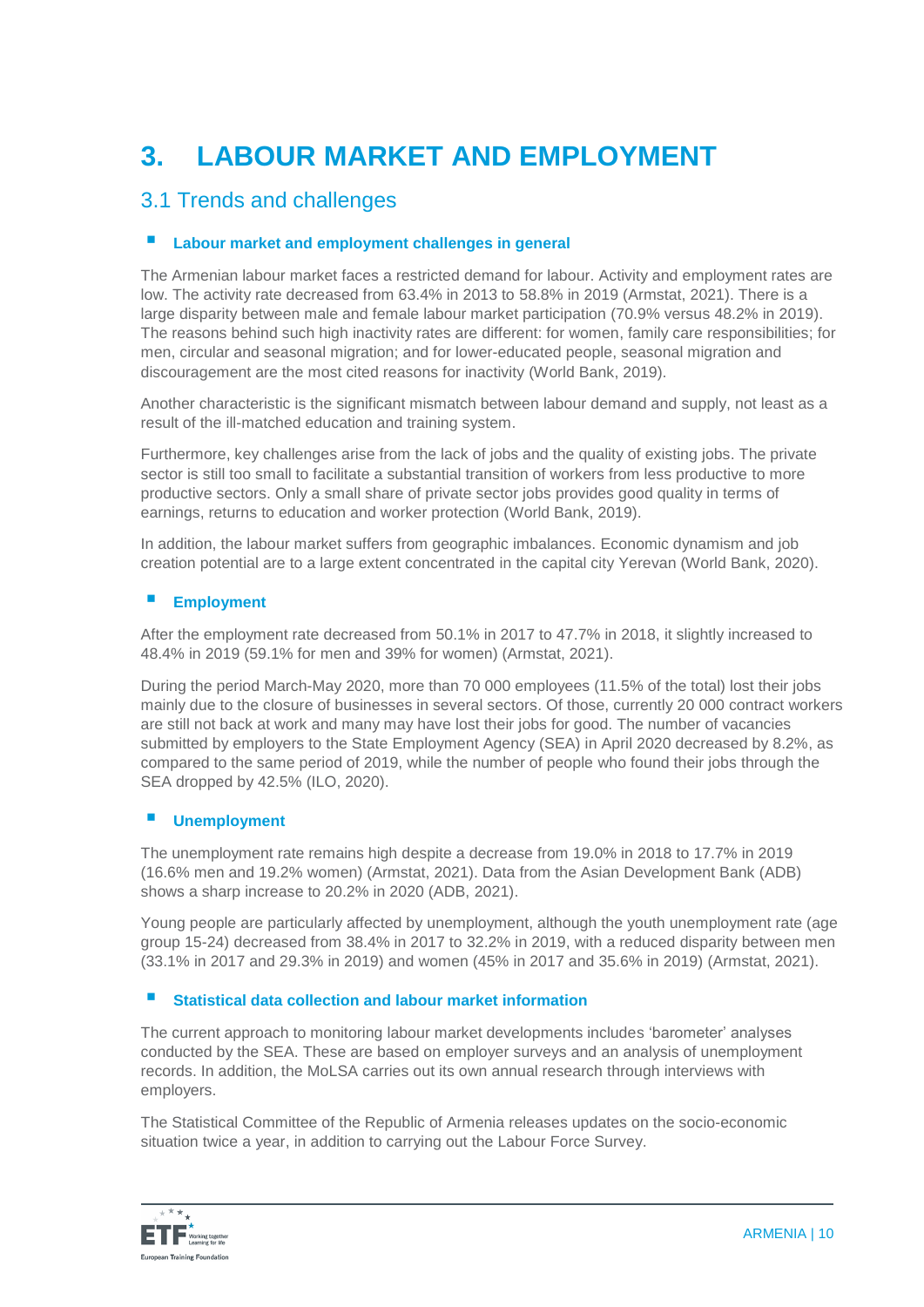The National Institute of Labour and Social Research produces brief sector overviews and analyses specific issues relating to the labour market and skills development. Other research centres also contribute to such analyses. In addition, VET institutions, employer associations and international institutions carry out ad hoc surveys. Despite the improved availability of statistical data, the skills intelligence system remains fragmented and uncoordinated, preventing the development of more systematic and sustained flows of analysis and indicators (ETF, 2020).

#### **Poverty**

Armenia made significant progress in reducing poverty from a peak of close to 54% in 2004 to 26.4% in 2019 (ADB, 2021). This was driven largely by employment growth, notably in the construction sector and agricultural sales in rural areas during the 2000s, as well as growing income. Outmigration reduced pressures on the domestic labour market, and remittances supported consumption growth (IBRD, 2019). A new poverty measurement methodology was introduced in 2019. The revision increased the value of the national upper poverty line by 23% in real terms.

The COVID-19 crisis has caused welfare losses due to lower levels of labour income and remittances, as well as the disruption of supply chains and business closures. According to the World Bank (2021), the economic shocks from the COVID-19 measures could impoverish 370 000 Armenians and over one fourth of the population could shift to a lower-welfare group.

### 3.2 Employment policy and institutional setting

### **Strategy and legal framework in the employment policy field**

The main aim of the Armenian Development Strategy 2014-2025 is to increase employment through the creation of high-quality, well-paid jobs. The Strategy emphasises the importance of introducing policies inducive to employment, creating new jobs and promoting regional development.

The Ministry of Labor and Social Affairs (MoLSA), with support from the ILO, is working on a new Employment Strategy that will provide a comprehensive framework underpinning inclusive and sustainable economic growth in Armenia. The new strategy will address challenges such as the existing skills mismatch, young people's transition to work, informality and entrepreneurship development. A first draft is currently being revisited to address the challenges that emerged due to both the pandemic and the conflict. In addition, the MoLSA has prepared a draft Labour and Social Protection Sector Development Strategy and a related Action Plan 2020-2025.

### **Initiatives to boost employment**

As part of the Eastern Partnership, the EU4Youth programme fosters the active participation of young people in society and their employability, by developing youth leadership and entrepreneurship through a variety of actions, including capacity building, fellowships and support for policy dialogue, as well as by providing grants to organisations active in these areas.

Within the EU Eastern Partnership COVID-19 Solidarity Programme, a number of initiatives aim to promote the employability of women. Interesting examples include 'Fighting COVID-19 by promoting women entrepreneurship in the Shirak region' implemented by the CSO 'Women's Rights House'. The project targets women who have lost their jobs but have special talents, who are skilled – for example in handcrafts – and need basic equipment to start their own businesses.

A call for partnerships looks at enhancing the employability and inclusion of vulnerable people affected by COVID-19 and especially women, young people, people with disabilities and displaced people. People in Need (PIN) is the lead organisation. The project objective is to empower local civil society organisations and search for longer-term policy solutions.

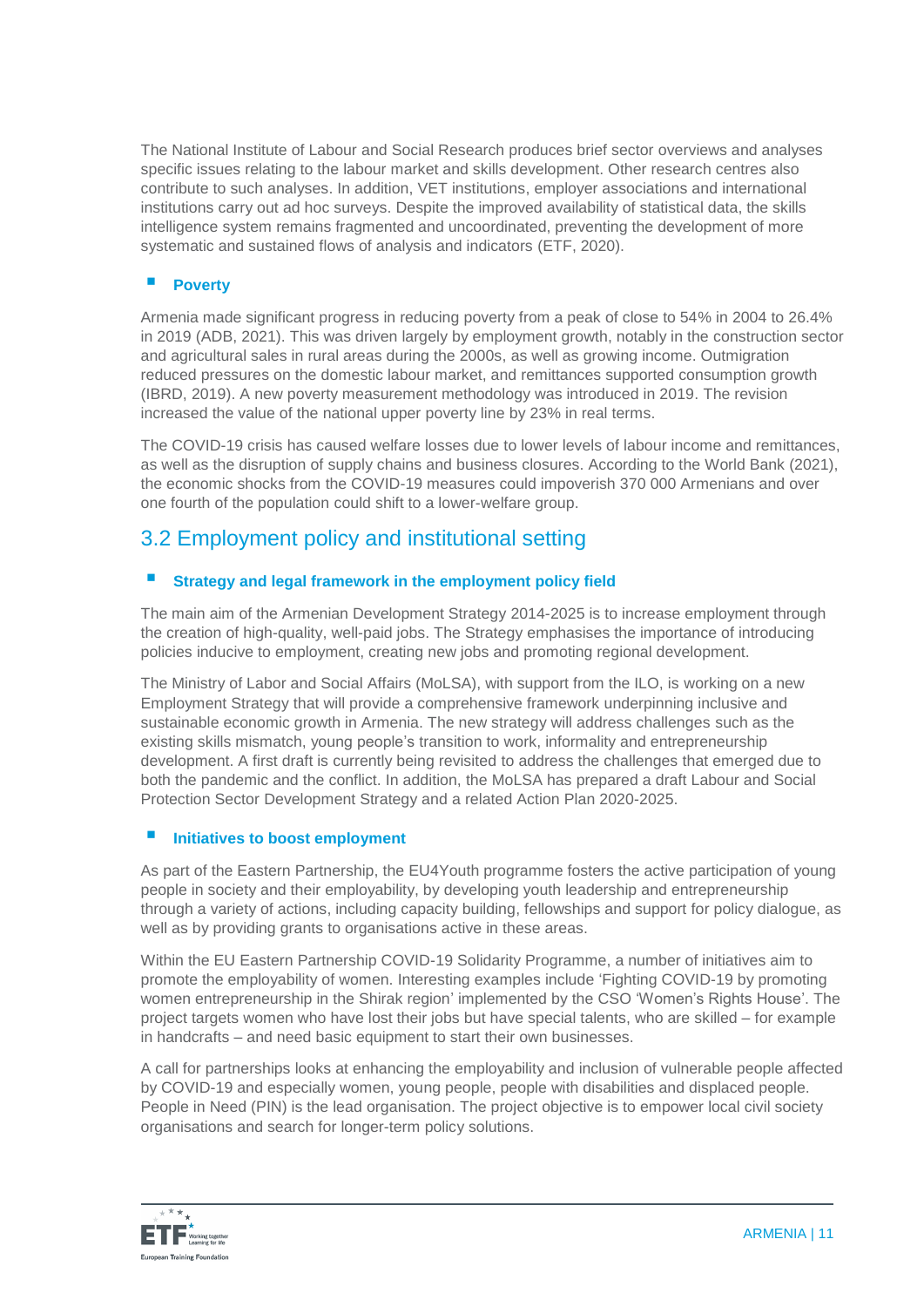The Government offers a number of employment support programmes to members of the diaspora willing to return to Armenia. These include fellowship programmes for professionals to work in the Armenian Government, as well as start-up programmes for diaspora entrepreneurs in Armenia.

#### **Initiatives to increase the capacity of the public employment services**

MoLSA coordinates the work of the State Employment Agency (SEA) and its programmes on career information/job fairs, job counselling, job placement, and employment-related training.

The SEA operates through 51 local centres, of which 10 are situated in Yerevan and 41 across the regions. In recent years the agency has been strengthening its job matching and labour market forecasting capacities. In 2017 the SEA launched an improved online system for jobseekers. In 2018 a new programme was introduced to support young unemployed mothers entering or re-entering the labour market through the acquisition of professional experience, combined with childcare support.

Still, very few young people take advantage of SEA services, which may be due both to limited trust and other ways of finding jobs. Further capacity-building support for the SEA will be necessary to provide tailored services for jobseekers and also to address in particular the problems of long-term and informal employment (ETF, 2020).

As part of the EU4Youth initiative and the proposal of a 'New Deal for Youth', the establishment of Youth Employment Partnerships' (YEP) is being discussed. The aim is to reach a better and common understanding of suitable approaches, including through youth policy labs, and identify the needs for further support for the SEA in order to introduce effective and sustainable YEPs.

### **Donor support for the employment policy field**

In May 2019, Armenia and the ILO signed the Decent Work Country Programme for 2019-2023. The related 'Work Armenia!' programme was approved in December 2019. The overarching aim is to improve quality of life through the development of human resources and the promotion of employment and institutional reforms that focus on career paths and professional self-realisation. The programme has three pillars: human capital development, employment promotion and institutional reform. The initiative also aims to coordinate efforts by different ministries, government agencies, educational institutions and employers.

The GIZ programme PSD-TVET (described under Section 2.2) has helped set up over 150 new businesses and create more than 450 jobs since 2013. Additionally, some 10 000 SMEs and start-ups have received support through training measures and subsidies.

Within the EU4Youth initiative, the 'Fostering potential for greater employability' project (2018-2021) supports access to employment for marginalised youth in Armenia, Belarus and Georgia through partnerships, skills development and the promotion of entrepreneurship.

For further information, please contact Cristiana Burzio, European Training Foundation, email: Cristiana.Burzio@etf.europa.eu

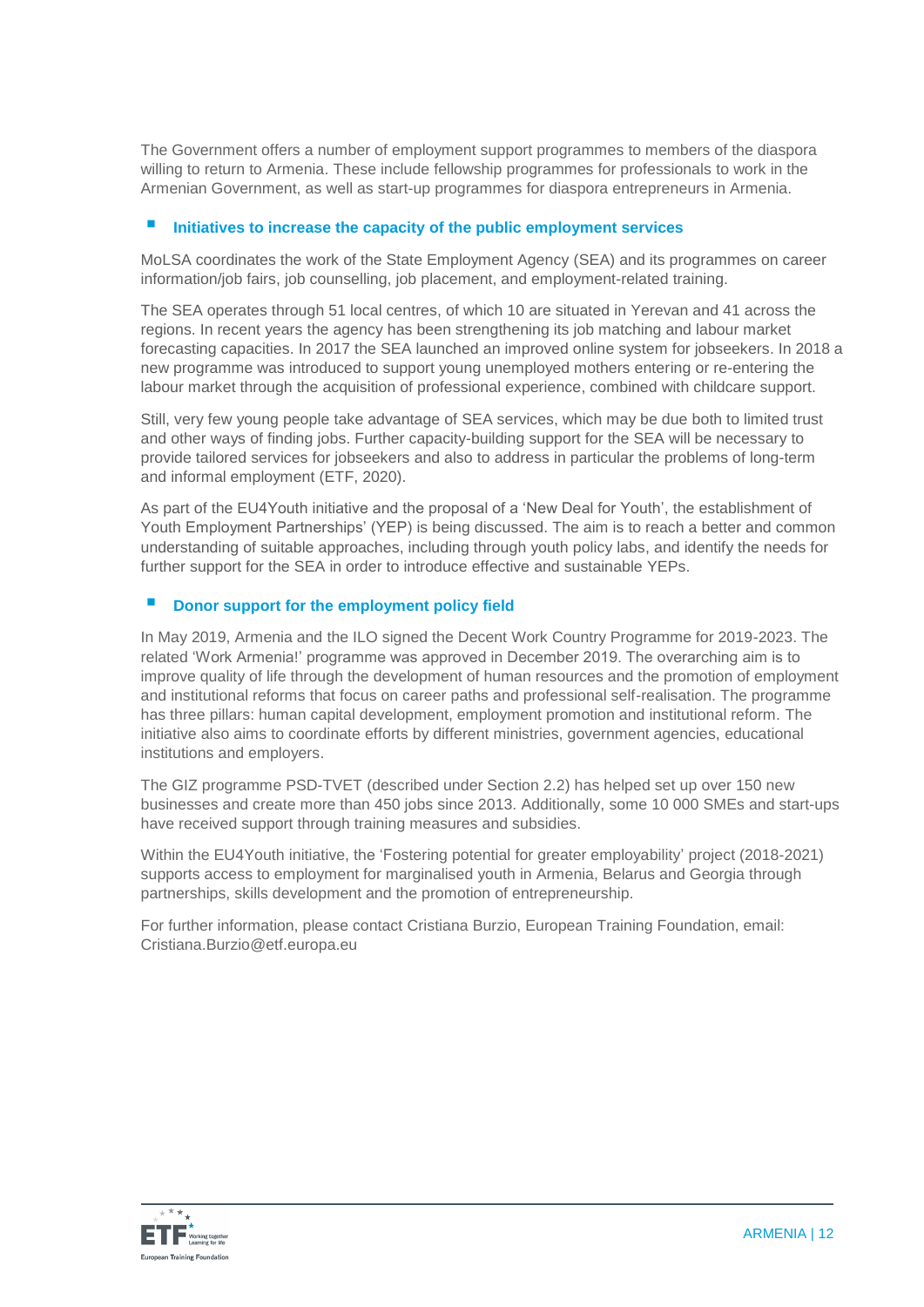# **STATISTICAL ANNEX – ARMENIA**

This annex includes annual data from 2010, 2015, 2019 and 2020, or the last available year.

|                | Indicator                                                                                     |                                | 2010    | 2015      | 2019        | 2020    |
|----------------|-----------------------------------------------------------------------------------------------|--------------------------------|---------|-----------|-------------|---------|
| $\mathbf{1}$   | Total population ('000) <sup>(1)</sup>                                                        |                                | 2 877.3 | 2 9 2 5.6 | 2 9 5 7.7   | 2 963.2 |
| $\overline{2}$ | Relative size of youth population (age<br>group 15-24 and denominator age 15-64,<br>9/0(1)(2) |                                | 26.1    | 20.8      | 17.7        | 17.4    |
| 3              | GDP growth rate (%)                                                                           |                                | 2.2     | 3.2       | 7.6         | $-7.6$  |
|                | GDP by sector (%)                                                                             | Agriculture<br>added value     | M.D.    | 17.2      | 12.0        | 11.7    |
| 4              |                                                                                               | Industry<br>added value        | M.D.    | 25.7      | 24.3        | 26.4    |
|                |                                                                                               | <b>Services</b><br>added value | M.D.    | 48.2      | 54.2        | 53.3    |
| 5              | Public expenditure on education (as % of<br>GDP)                                              |                                | 3.2     | 2.8       | 2.7(2017)   | M.D.    |
| 6              | Public expenditure on education (as % of<br>total public expenditure)                         |                                | 12.4    | 10.7      | 10.4(2017)  | M.D.    |
| $\overline{7}$ | Adult literacy (%)                                                                            |                                | M.D.    | M.D.      | 99.7 (2017) | M.D.    |
|                | Educational attainment of<br>adult population (aged 25-<br>64 or 15+) (%) <sup>(3)(4)</sup>   | Low <sup>(5)</sup>             | 8.2     | 5.1       | 5.3         | M.D.    |
| 8              |                                                                                               | Median <sup>(6)</sup>          | 68.9    | 66.0      | 65.4        | M.D.    |
|                |                                                                                               | High <sup>(7)</sup>            | 22.9    | 28.8      | 29.3        | M.D.    |
|                | Early leavers from<br>education and training<br>(aged 18-24) (%)                              | Total                          | M.D.    | M.D.      | 4.8         | M.D.    |
| 9              |                                                                                               | Male                           | M.D.    | M.D.      | 6.4         | M.D.    |
|                |                                                                                               | Female                         | M.D.    | M.D.      | 3.2         | M.D.    |
| 10             | Gross enrolment rates in upper secondary<br>education (ISCED level 3) (%)                     |                                | 99.7    | 89.8      | 80.3        | M.D.    |
| 11             | Share of VET students in upper secondary<br>education (ISCED level 3) (%)                     |                                | 15.1    | 26.2      | 25.9        | M.D.    |
| 12             | Tertiary education attainment (aged 30-34)<br>(% )                                            |                                | 21.7    | 30.6      | M.D.        | M.D.    |
|                | Participation in<br>training/lifelong learning<br>(age group 25-64) by sex<br>(% )            | Total                          | M.D.    | M.D.      | 8.2         | M.D.    |
| 13             |                                                                                               | Male                           | M.D.    | M.D.      | 8.3         | M.D.    |
|                |                                                                                               | Female                         | M.D.    | M.D.      | 8.1         | M.D.    |
| 14             |                                                                                               | Reading                        | N.A.    | N.A.      | N.A.        | N.A.    |

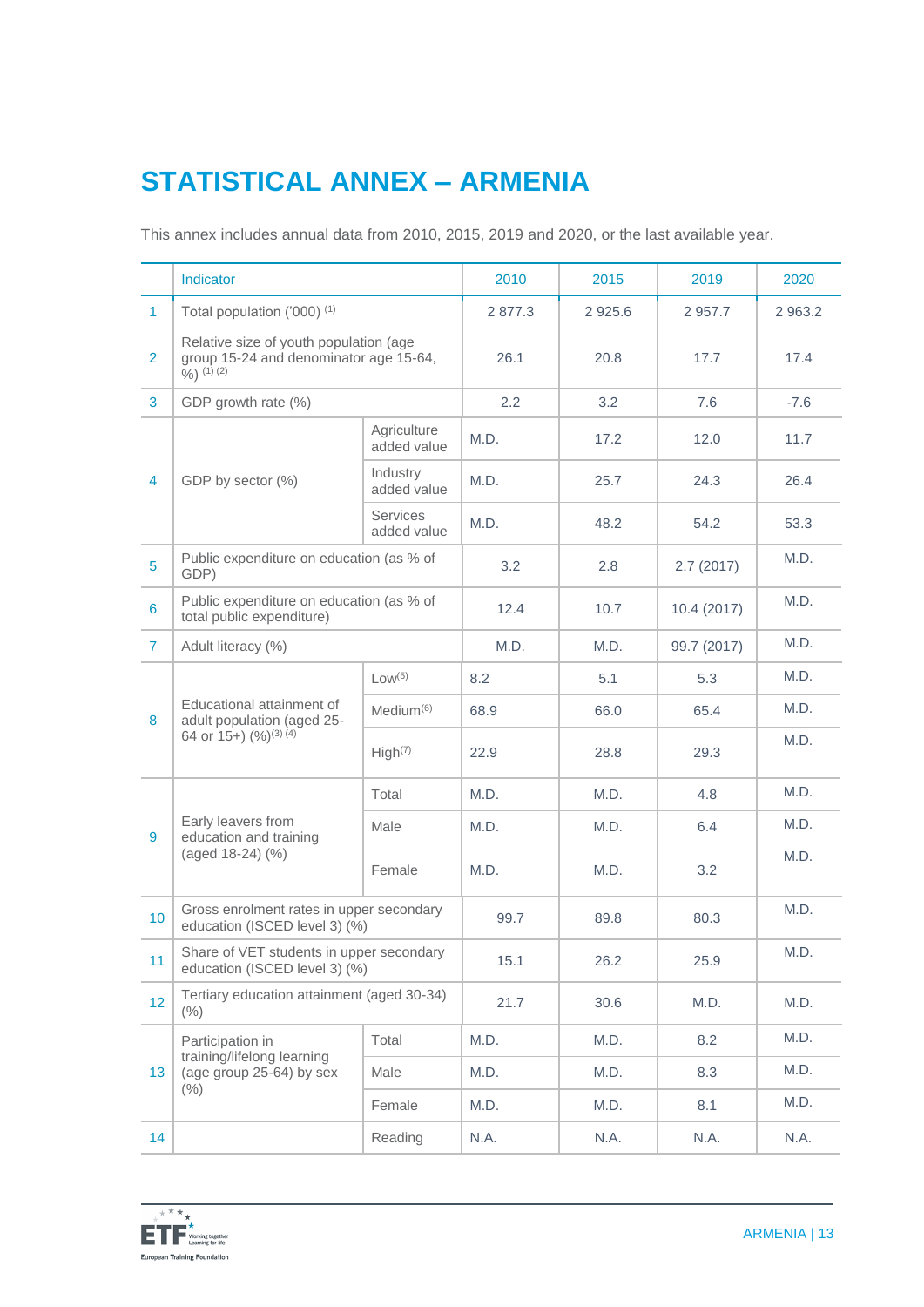|    | Indicator                                                             |                       | 2010              | 2015              | 2019 | 2020 |
|----|-----------------------------------------------------------------------|-----------------------|-------------------|-------------------|------|------|
|    | Low achievement in                                                    | <b>Mathematics</b>    | N.A.              | N.A.              | N.A. | N.A. |
|    | reading, mathematics and<br>science - PISA (%)                        | Science               | N.A.              | N.A.              | N.A. | N.A. |
| 15 |                                                                       | Total                 | 61.2              | 62.5              | 58.8 | M.D. |
|    | Activity rate (aged 15+)<br>$(9/6)^{(3)}$                             | Male                  | 72.3              | 72.6              | 70.9 | M.D. |
|    |                                                                       | Female                | 52.2              | 54.3              | 48.2 | M.D. |
|    | Inactivity rate (aged 15+)<br>$(9/0)^{(3)(2)}$                        | Total                 | 38.8              | 37.5              | 41.2 | M.D. |
| 16 |                                                                       | Male                  | 27.7              | 27.4              | 29.1 | M.D. |
|    |                                                                       | Female                | 47.8              | 45.7              | 51.8 | M.D. |
|    |                                                                       | Total                 | 49.6              | 50.9              | 48.4 | M.D. |
| 17 | Employment rate (aged<br>$(15+)$ $(%)^{(3)}$                          | Male                  | 59.9              | 59.8              | 59.1 | M.D. |
|    |                                                                       | Female                | 41.1              | 43.8              | 39.0 | M.D. |
|    | Employment rate by<br>educational attainment (%<br>aged $15+$ ) $(3)$ | Low <sup>(5)</sup>    | 35.2              | 35.6              | 25.2 | M.D. |
| 18 |                                                                       | $Median^{(6)}$        | 49.2              | 48.4              | 46.7 | M.D. |
|    |                                                                       | High <sup>(7)</sup>   | 60.5              | 63.3              | 63.0 | M.D. |
|    | Employment by sector (%)<br>(3)                                       | Agriculture           | 38.6              | 35.3              | 23.4 | M.D. |
| 19 |                                                                       | Industry              | 17.4              | 15.9              | 23.8 | M.D. |
|    |                                                                       | Services              | 44.0              | 48.8              | 52.8 | M.D. |
| 20 | Incidence of self-employment (%) (3)                                  |                       | 43.1              | 42.8              | 35.0 | M.D. |
| 21 | Incidence of vulnerable employment (%) (3)                            |                       | 42.6              | 41.9              | 33.6 | M.D. |
|    | Unemployment rate (aged<br>$15+)$ (%) $^{(3)}$                        | Total                 | 19.0              | 18.5              | 17.7 | M.D. |
| 22 |                                                                       | Male                  | 17.0              | 17.6              | 16.6 | M.D. |
|    |                                                                       | Female                | 21.2              | 19.5              | 19.2 | M.D. |
|    | Unemployment rate by<br>educational attainment                        | Low (5)               | 13.6              | 14.9              | 19.9 | M.D. |
| 23 |                                                                       | Medium <sup>(6)</sup> | 19.5              | 19.1              | 18.7 | M.D. |
|    | (aged 15+) (%) (3)                                                    | High <sup>(7)</sup>   | 19.5              | 17.9              | 15.2 | M.D. |
| 24 | Long-term unemployment rate (aged 15+)<br>(% )                        |                       | 9.8               | 11.2              | M.D. | M.D. |
|    | Youth unemployment rate<br>(aged 15-24) (%)                           | Total                 | 38.9              | 32.5              | 32.2 | M.D. |
| 25 |                                                                       | Male                  | 31.9              | 28.6              | 29.3 | M.D. |
|    |                                                                       | Female                | 48.0              | 37.2              | 35.6 | M.D. |
| 26 |                                                                       | Total                 | 44.6 <sup>d</sup> | 27.5 <sup>d</sup> | 23.9 | M.D. |

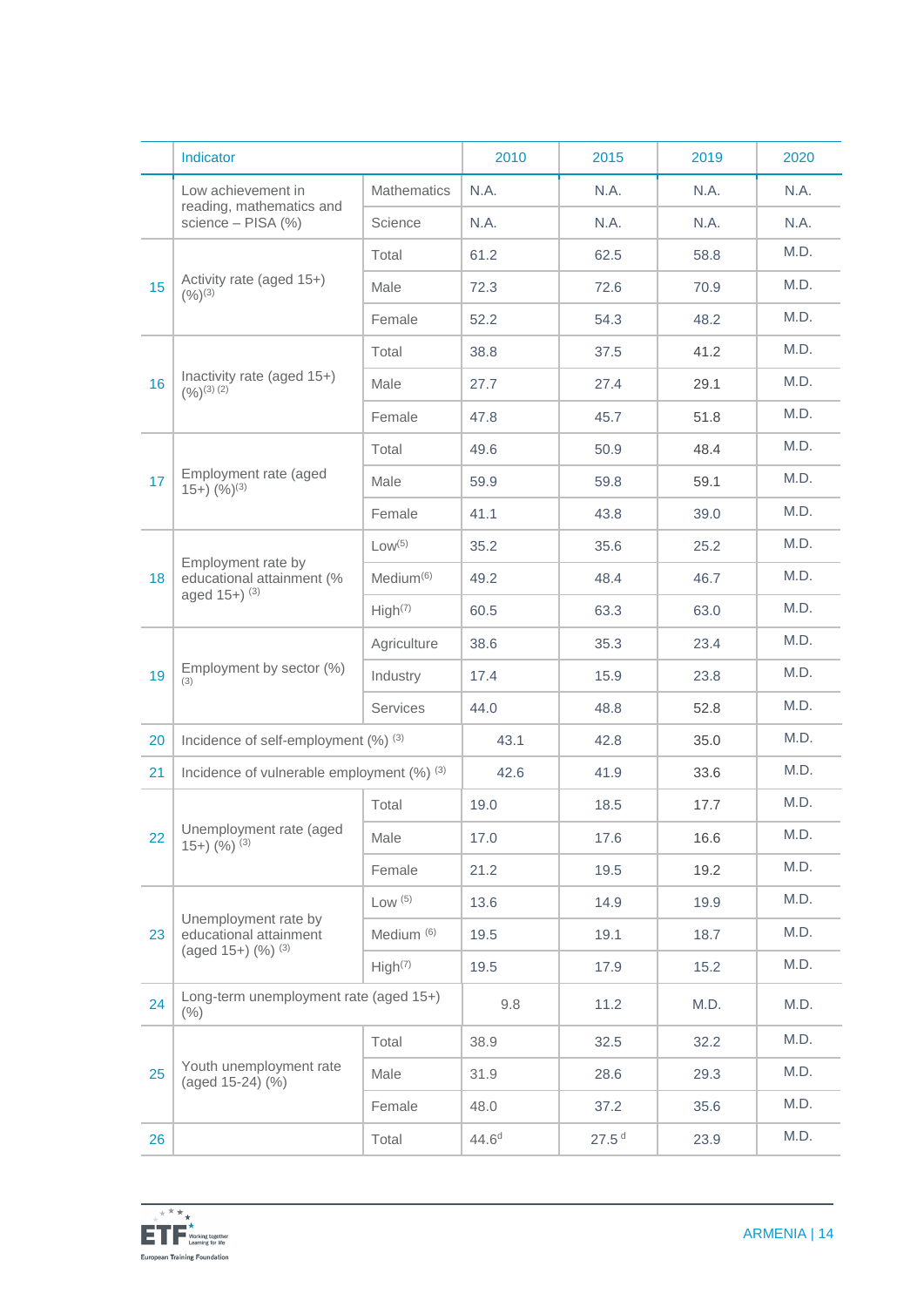|  | Indicator                                                                                          |        | 2010     | 2015              | 2019 | 2020 |
|--|----------------------------------------------------------------------------------------------------|--------|----------|-------------------|------|------|
|  | Proportion of people aged<br>15-24 not in employment,<br>education or training<br>$(NEETS)$ $(\%)$ | Male   | 41.8 $d$ | 20.0 <sup>d</sup> | 17.4 | M.D. |
|  |                                                                                                    | Female | 47.3 $d$ | 34.8 <sup>d</sup> | 30.7 | M.D. |

#### Last update: September 2021

#### Sources:

Indicators 8, 9, 12, 15, 16, 17, 18, 19, 20, 21, 22, 23, 24, 25, 26 – National Statistical Service of the Republic of Armenia

Indicators 5, 6, 7, 10, 11 – UNESCO, Institute for Statistics

Indicators 1, 2, 3, 4 – The World Bank, World Development Indicators database

#### Notes:

The methodology behind the Labour Force Survey has been revised since 2018. The basis of the revision are concepts from the 'Resolution concerning statistics of work, employment and labour underutilisation' adopted by the 19th International Conference of Labour Statisticians (19th ICLS) in October 2013.

#### (1) Mid-year estimates

(2) ETF calculations

- (3) Age range 15-75
- (4) Values refer to active population.
- (5) Primary and lower, general basic
- (6) General secondary, vocational, specialised secondary

(7) Tertiary, postgraduate

#### Legend:

N.A. = Not Applicable M.D. = Missing Data  $d =$  definition differs

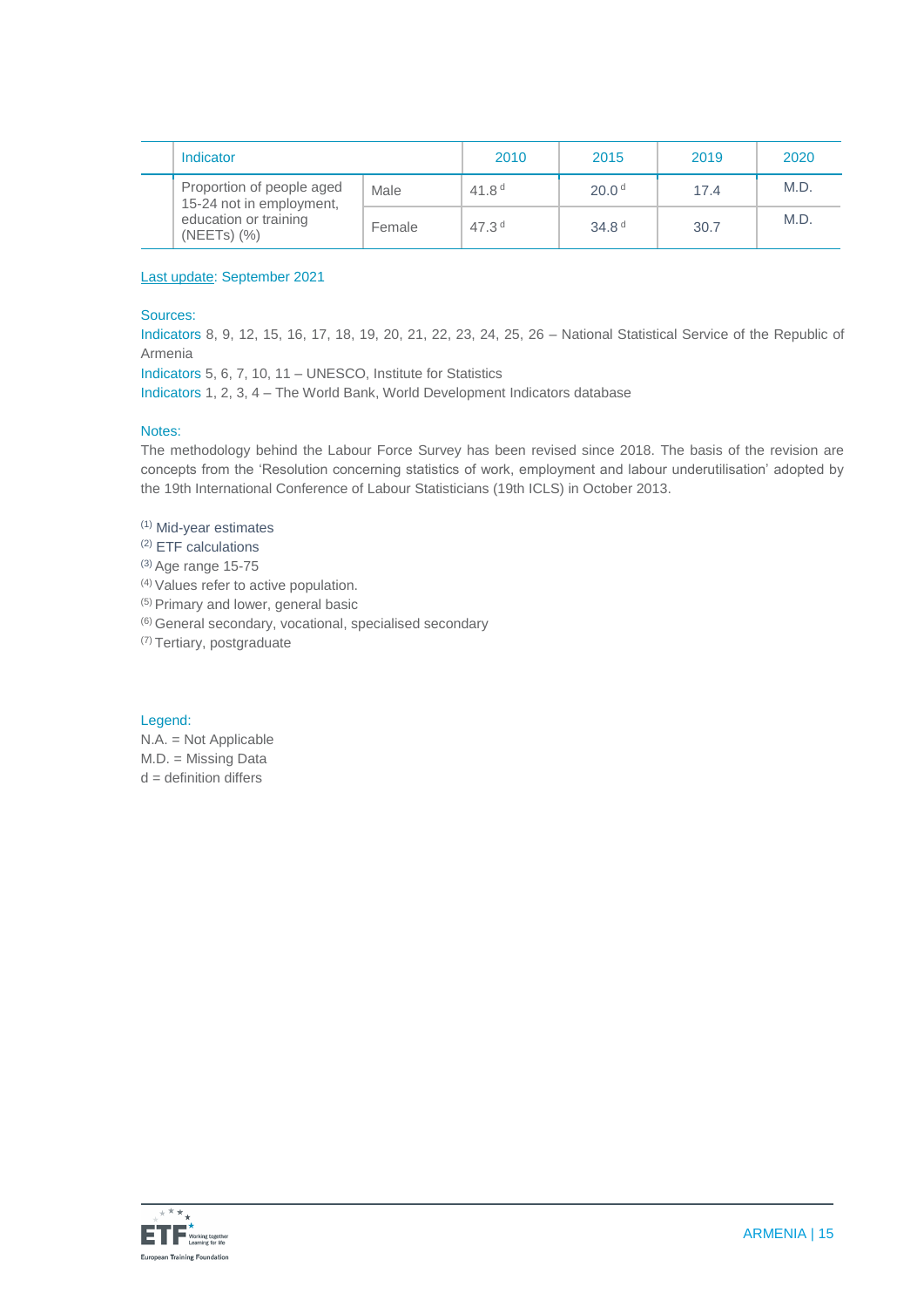## **ANNEX: DEFINITIONS OF INDICATORS**

|                         | <b>Description</b>                                             | <b>Definition</b>                                                                                                                                                                                                                                                                                                                                                                                                                                                                                                                                    |
|-------------------------|----------------------------------------------------------------|------------------------------------------------------------------------------------------------------------------------------------------------------------------------------------------------------------------------------------------------------------------------------------------------------------------------------------------------------------------------------------------------------------------------------------------------------------------------------------------------------------------------------------------------------|
| 1                       | Total population ('000)                                        | The total population is estimated as the number of people<br>having their usual residence in a country on 1 January of the<br>respective year. When information on the usually resident<br>population is not available, countries may report legal or<br>registered residents.                                                                                                                                                                                                                                                                       |
| $\mathbf{2}$            | Relative size of youth<br>population (age group 15-24)<br>(% ) | This is the ratio of the youth population (aged 15-24) to the<br>working-age population, usually aged 15-64 (74)/15+.                                                                                                                                                                                                                                                                                                                                                                                                                                |
| $\overline{\mathbf{3}}$ | GDP growth rate (%)                                            | Annual percentage growth rate of GDP at market prices based<br>on constant local currency. Aggregates are based on constant<br>2010 US dollars. GDP is the sum of gross value added by all<br>resident producers in the economy plus any product taxes and<br>minus any subsidies not included in the value of the products.<br>It is calculated without making deductions for depreciation of<br>fabricated assets or for depletion and degradation of natural<br>resources.                                                                        |
| 4                       | GDP by sector (%)                                              | The share of value added from Agriculture, Industry and<br>Services.                                                                                                                                                                                                                                                                                                                                                                                                                                                                                 |
|                         |                                                                | Agriculture corresponds to ISIC divisions 1-5 and includes<br>forestry, hunting, and fishing, as well as cultivation of crops<br>and livestock production. Value added is the net output of a<br>sector after adding up all outputs and subtracting intermediate<br>inputs. It is calculated without making deductions for<br>depreciation of fabricated assets or depletion and degradation<br>of natural resources. The origin of value added is determined<br>by the International Standard Industrial Classification (ISIC),<br>revision 3 or 4. |
| 5                       | Public expenditure on<br>education (as % of GDP)               | Public expenditure on education expressed as a percentage of<br>GDP.                                                                                                                                                                                                                                                                                                                                                                                                                                                                                 |
|                         |                                                                | Generally, the public sector funds education either by directly<br>bearing the current and capital expenses of educational<br>institutions, or by supporting students and their families with<br>scholarships and public loans as well as by transferring public<br>subsidies for educational activities to private firms or non-profit<br>organisations (transfer to private households and enterprises).<br>Both types of transactions together are reported as total public<br>expenditure on education.                                          |
| 6                       | Public expenditure on<br>education (as % of total              | Public expenditure on education expressed as a percentage of<br>total public expenditure.                                                                                                                                                                                                                                                                                                                                                                                                                                                            |
| public expenditure)     |                                                                | Generally, the public sector funds education either by directly<br>bearing the current and capital expenses of educational<br>institutions, or by supporting students and their families with                                                                                                                                                                                                                                                                                                                                                        |

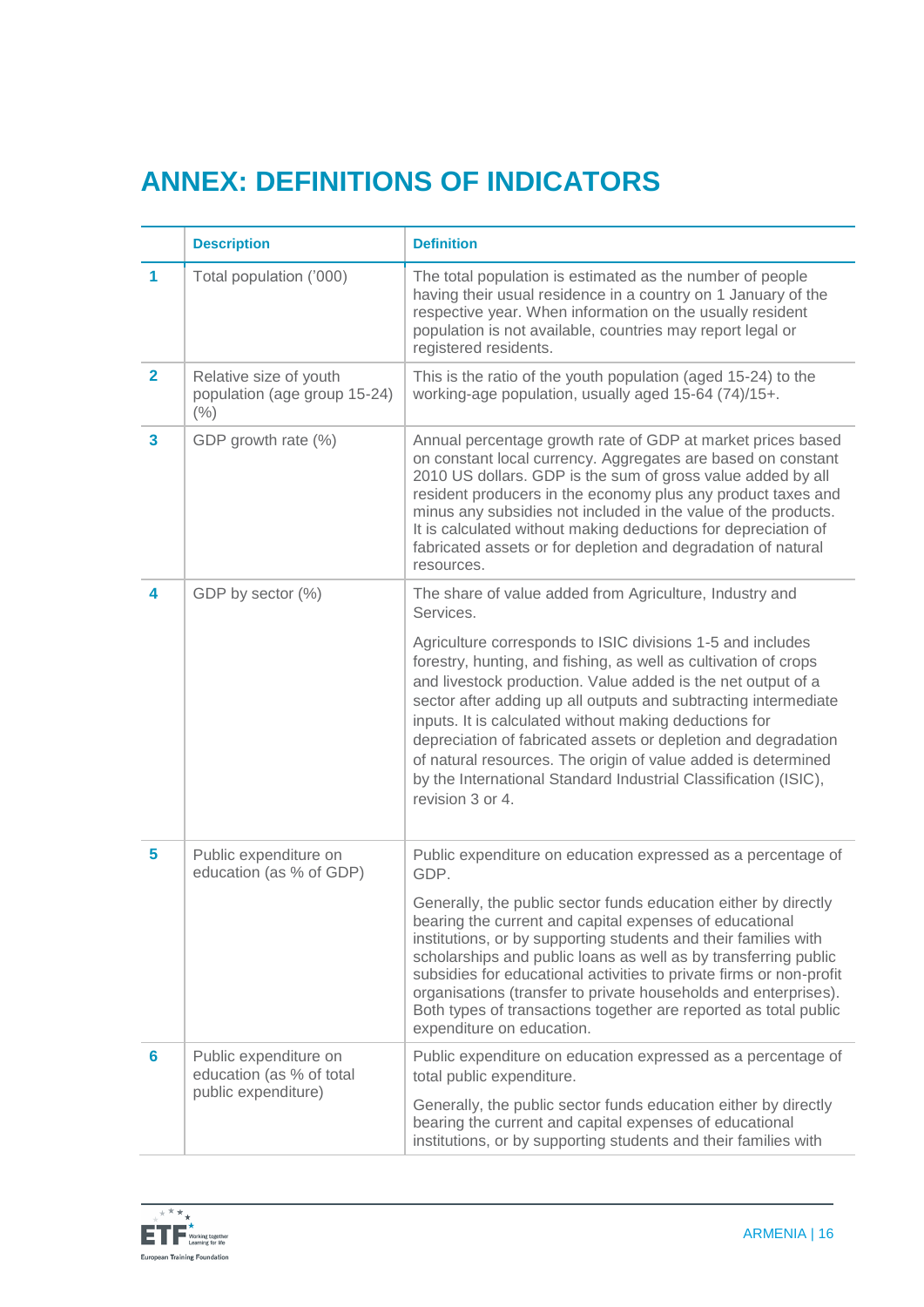|                  | <b>Description</b>                                                                | <b>Definition</b>                                                                                                                                                                                                                                                                                                                                                                                                                                                                                                                                                              |
|------------------|-----------------------------------------------------------------------------------|--------------------------------------------------------------------------------------------------------------------------------------------------------------------------------------------------------------------------------------------------------------------------------------------------------------------------------------------------------------------------------------------------------------------------------------------------------------------------------------------------------------------------------------------------------------------------------|
|                  |                                                                                   | scholarships and public loans as well as by transferring public<br>subsidies for educational activities to private firms or non-profit<br>organisations (transfer to private households and enterprises).<br>Both types of transactions together are reported as total public<br>expenditure on education.                                                                                                                                                                                                                                                                     |
| $\overline{7}$   | Adult literacy (%)                                                                | Adult literacy is the percentage of the population aged 15 years<br>and over who can both read and write a short simple statement<br>on his/her everyday life, and understand it. Generally, 'literacy'<br>also encompasses 'numeracy' - the ability to make simple<br>arithmetic calculations.                                                                                                                                                                                                                                                                                |
| 8                | Educational attainment of<br>adult population (25-64 or<br>aged 15+) (%)          | Educational attainment refers to the highest educational level<br>achieved by individuals expressed as a percentage of all<br>persons in that age group.                                                                                                                                                                                                                                                                                                                                                                                                                       |
|                  |                                                                                   | This is usually measured in terms of the highest educational<br>programme successfully completed, which is typically certified<br>by a recognised qualification. Recognised intermediate<br>qualifications are classified at a lower level than the<br>programme itself.                                                                                                                                                                                                                                                                                                       |
| $\boldsymbol{9}$ | Early leavers from education<br>and training (age group 18-<br>$24)$ (%)          | Early leavers from education and training are defined as the<br>percentage of the population aged 18-24 with at most lower<br>secondary education who were not in further education or<br>training during the four weeks preceding the survey. Lower<br>secondary education refers to ISCED 1997 levels 0-2 and 3C<br>short (i.e. programmes lasting under two years) for data up to<br>2013 and to ISCED 2011 levels 0-2 for data from 2014<br>onwards.                                                                                                                       |
| 10               | Gross enrolment rates in<br>upper secondary education<br>$(ISCED level 3)$ $(\%)$ | Number of students enrolled in a given level of education,<br>regardless of age, expressed as a percentage of the official<br>school-age population corresponding to the same level of<br>education.                                                                                                                                                                                                                                                                                                                                                                           |
| 11               | Share of VET students in<br>upper secondary education<br>$(ISCED level 3)$ $(\%)$ | Total number of students enrolled in vocational programmes at<br>a given level of education (in this case, upper secondary),<br>expressed as a percentage of the total number of students<br>enrolled in all programmes (vocational and general) at that<br>level.                                                                                                                                                                                                                                                                                                             |
| 12               | Tertiary education attainment<br>(aged 30-34) (%)                                 | Tertiary attainment is calculated as the percentage of the<br>population aged 30-34 who have successfully completed<br>tertiary studies (e.g. university, higher technical institution).<br>Educational attainment refers to ISCED 1997 level 5-6 up to<br>2013 and ISCED 2011 level 5-8 from 2014 onwards.                                                                                                                                                                                                                                                                    |
| 13               | Participation in<br>training/lifelong learning (age<br>group 25-64) (%)           | Participants in lifelong learning refers to persons aged 25-64<br>who stated that they received education or training in the four<br>weeks preceding the survey (numerator). The denominator is<br>the total population of the same age group, excluding those<br>who did not answer the question on participation in education<br>and training. The information collected relates to all education<br>or training, whether or not it is relevant to the respondent's<br>current or possible future job. If a different reference period is<br>used, this should be indicated. |

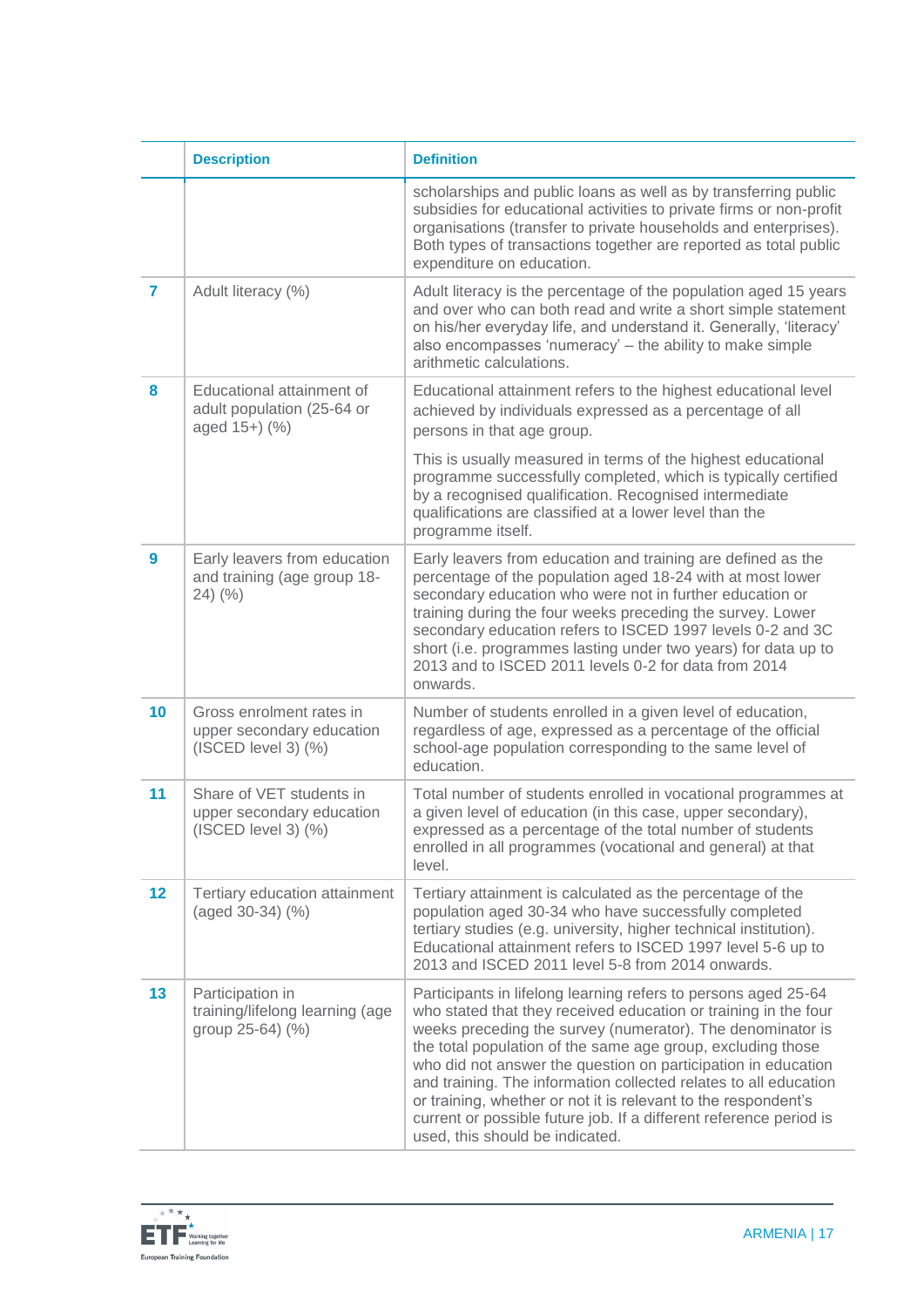|    | <b>Description</b>                                              | <b>Definition</b>                                                                                                                                                                                                                                                                                                                                                                                        |
|----|-----------------------------------------------------------------|----------------------------------------------------------------------------------------------------------------------------------------------------------------------------------------------------------------------------------------------------------------------------------------------------------------------------------------------------------------------------------------------------------|
| 14 | Low achievement in reading,<br>maths and science - PISA<br>(% ) | Low achievers are the 15-year-olds who are failing to reach<br>level 2 on the PISA scale for reading, mathematics and<br>science.                                                                                                                                                                                                                                                                        |
| 15 | Activity rate (aged 15+) (%)                                    | The activity rate is calculated by dividing the active population<br>by the population of the same age group. The active population<br>(also called 'labour force') is defined as the sum of employed<br>and unemployed people. The inactive population consists of all<br>people who are classified as neither employed nor<br>unemployed.                                                              |
| 16 | Inactivity rate (aged 15+) (%)                                  | The inactivity/out of the labour force rate is calculated by<br>dividing the inactive population by the population of the same<br>age group. The inactive population consists of all people who<br>are classified as neither employed nor unemployed.                                                                                                                                                    |
| 17 | Employment rate (aged 15+)<br>(% )                              | The employment rate is calculated by dividing the number of<br>employed people by the population of the same age group.<br>Employed people are all people who worked at least one hour<br>for pay or profit during the reference period or were temporarily<br>absent from such work. If a different age group is used, this<br>should be indicated.                                                     |
| 18 | Employment rate by<br>educational attainment (%<br>aged 15+)    | The employment rate is calculated by dividing the number of<br>employed persons by the population of the same age group.<br>Employed persons are all persons who worked at least one<br>hour for pay or profit during the reference period or were<br>temporarily absent from such work. If a different age group is<br>used, this should be indicated.                                                  |
|    |                                                                 | Educational levels refer to the highest educational level<br>successfully completed. Three levels are considered: Low<br>(ISCED level 0-2), Medium (ISCED level 3-4) and High (ISCED<br>1997 level 5-6, and ISCED 2011 level 5-8).                                                                                                                                                                       |
| 19 | Employment by sector (%)                                        | This indicator provides information on the relative importance<br>of different economic activities with regard to employment.<br>Data are presented by broad branches of economic activity<br>(i.e. Agriculture/Industry/Services) based on the International<br>Standard Industrial Classification of All Economic Activities<br>(ISIC). In Europe, the NACE classification is consistent with<br>ISIC. |
| 20 | Incidence of self-employment<br>(% )                            | The incidence of self-employment is expressed by the self-<br>employed (i.e. employers + own-account workers +<br>contributing family workers) as a proportion of the total<br>employed.                                                                                                                                                                                                                 |
| 21 | Incidence of vulnerable<br>employment (%)                       | The incidence of vulnerable employment is expressed by the<br>own-account workers and contributing family workers as a<br>proportion of the total employed.                                                                                                                                                                                                                                              |
| 22 | Unemployment rate (aged<br>$15+)$ (%)                           | The unemployment rate represents unemployed people as a<br>percentage of the labour force. The labour force is the total<br>number of people who are employed or unemployed.<br>Unemployed people comprise: those aged 15-64 or 15+ who<br>were without work during the reference week; are currently                                                                                                    |

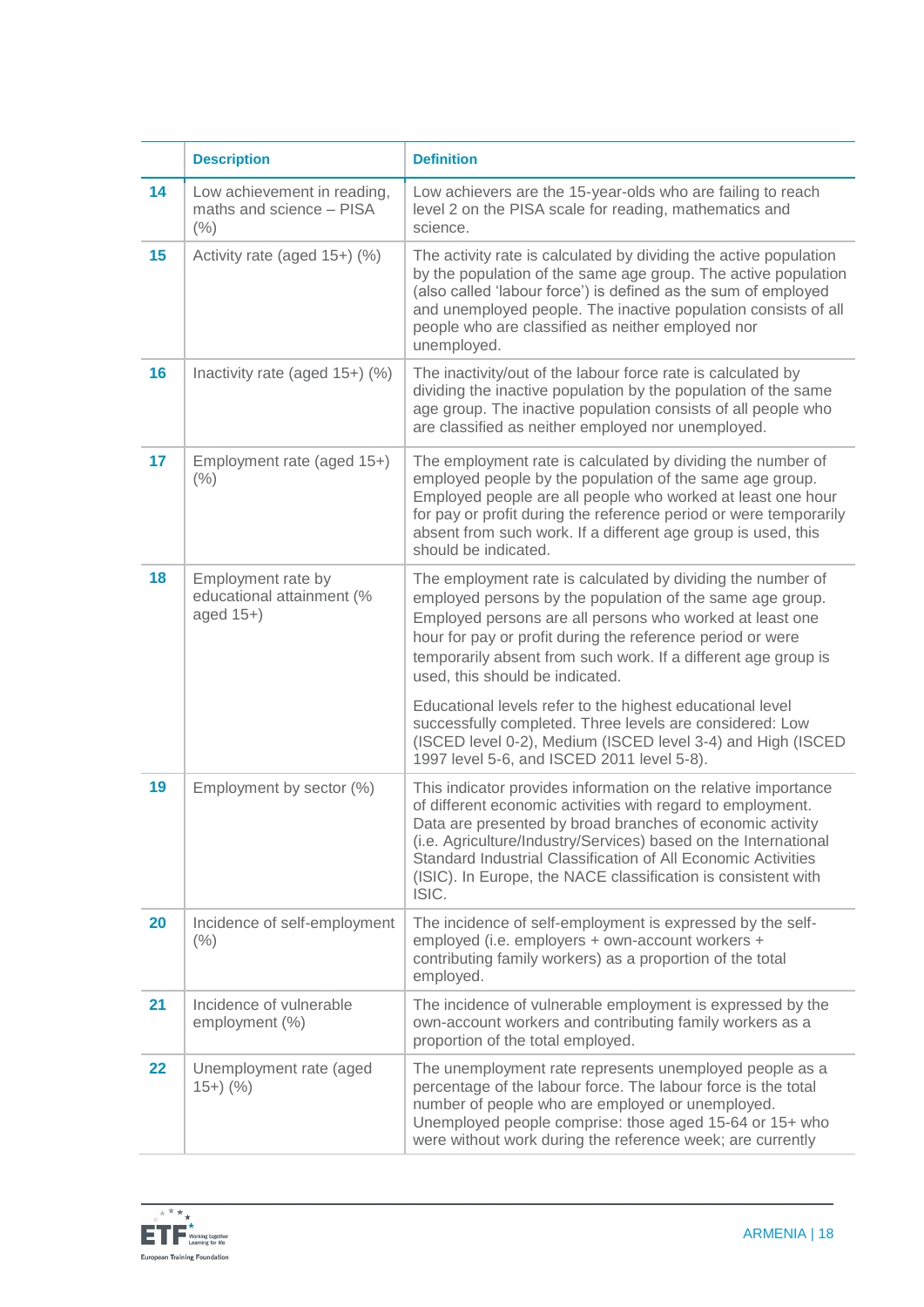|    | <b>Description</b>                                                                                 | <b>Definition</b>                                                                                                                                                                                                                                                                                                                                                                                                                                                                                                                                                                                                                                                                                                                                                                                                                                                                                                                       |
|----|----------------------------------------------------------------------------------------------------|-----------------------------------------------------------------------------------------------------------------------------------------------------------------------------------------------------------------------------------------------------------------------------------------------------------------------------------------------------------------------------------------------------------------------------------------------------------------------------------------------------------------------------------------------------------------------------------------------------------------------------------------------------------------------------------------------------------------------------------------------------------------------------------------------------------------------------------------------------------------------------------------------------------------------------------------|
|    |                                                                                                    | available for work (were available for paid employment or self-<br>employment before the end of the 2 weeks following the<br>reference week); are actively seeking work, i.e. had taken<br>specific steps in the four-week period ending with the reference<br>week to seek paid employment or self-employment, or had<br>found a job to start later (within a period of, at most, 3 months).                                                                                                                                                                                                                                                                                                                                                                                                                                                                                                                                           |
| 23 | Unemployment rate by<br>educational attainment (aged<br>$15+)$ (%)                                 | The unemployment rate represents unemployed people as a<br>percentage of the labour force. The labour force is the total<br>number of people who are employed or unemployed.<br>Unemployed people comprise: those aged 15-64 or 15+ who<br>were without work during the reference week; are currently<br>available for work (were available for paid employment or self-<br>employment before the end of the 2 weeks following the<br>reference week); are actively seeking work (had taken specific<br>steps in the four-week period ending with the reference week<br>to seek paid employment or self-employment, or had found a<br>job to start later (within a period of, at most, 3 months)).<br>Educational levels refer to the highest educational level<br>successfully completed. Three levels are considered: Low<br>(ISCED level 0-2), Medium (ISCED level 3-4) and High (ISCED<br>1997 level 5-6, and ISCED 2011 level 5-8) |
| 24 | Long-term unemployment<br>rate (aged 15+) (%)                                                      | The long-term unemployment rate is the share of people in the<br>total active population who have been unemployed for<br>12 months or more, expressed as a percentage. The duration<br>of unemployment is defined as the duration of a search for a<br>job or as the period of time since the last job was held (if this<br>period is shorter than the duration of the search for a job).                                                                                                                                                                                                                                                                                                                                                                                                                                                                                                                                               |
| 25 | Youth unemployment rate<br>(aged 15-24) (%)                                                        | The youth unemployment ratio is calculated by dividing the<br>number of unemployed people aged 15-24 by the total<br>population of the same age group.                                                                                                                                                                                                                                                                                                                                                                                                                                                                                                                                                                                                                                                                                                                                                                                  |
| 26 | Proportion of people aged<br>15-24 not in employment,<br>education or training<br>$(NEETS)$ $(\%)$ | The indicator provides information on young people aged 15-<br>24 who meet the following two conditions: first, they are not<br>employed (i.e. unemployed or inactive according to the ILO<br>definition); and second, they have not received any education<br>or training in the 4 weeks preceding the survey. Data are<br>expressed as a percentage of the total population of the same<br>age group and gender, excluding the respondents who have<br>not answered the question on participation in education and<br>training.                                                                                                                                                                                                                                                                                                                                                                                                       |

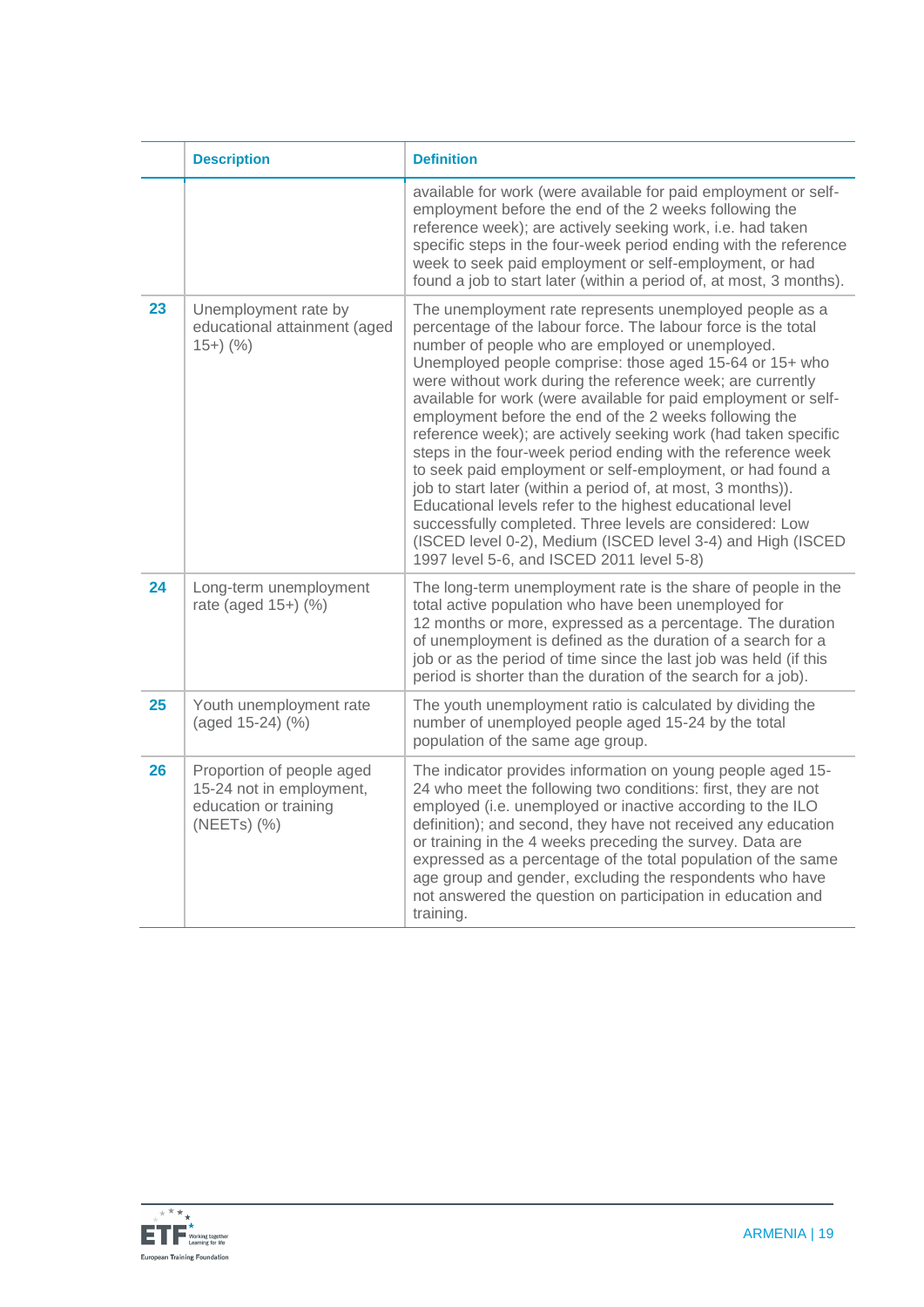# **LIST OF REFERENCES**

Asian Development Bank, Data: Armenia, 2020 <https://www.adb.org/countries/armenia/>

European Commission, *Facts and figures about EU-Armenia Relations (EaP Factsheet Armenia)*, 2021

ETF – European Training Foundation, *Torino Process 2018-2020 Armenia National report*, 2020

ETF – European Training Foundation, *Mapping Youth Transitions to Work in Eastern Partnership Countries, Country Report*, 2018 [https://www.etf.europa.eu/sites/default/files/2019-](https://www.etf.europa.eu/sites/default/files/2019-07/youth_transition_armenia.pdf) [07/youth\\_transition\\_armenia.pdf](https://www.etf.europa.eu/sites/default/files/2019-07/youth_transition_armenia.pdf)

ETF – European Training Foundation, *Digital Factsheet, Digital Skills and Online Learning in Armenia*, 2020

Government of the Republic of Armenia, *Programs to address the economic impact of COVID-19,*  2020 <https://www.gov.am/en/covid19./>

Government of the Republic of Armenia, *Demographics*, 2021<https://www.gov.am/en/demographics/>

Government of Armenia, *Armenian Diaspora Communities*,<http://diaspora.gov.am/en/programs>

Government of the Republic of Armenia, *Armenia Development Strategy for 2014*‐*2025*, 2014

ILO, *Rapid assessment of the employment impact and policy responses of the COVID-19 pandemic on Armenia*, 2020 https://www.ilo.org/moscow/information-resources/publications/WCMS\_762029/lang- en/index.htm

International Bank for Reconstruction and Development, *International Finance Corporation Multilateral Investment Guarantee Agency Country Partnership Framework for the Republic of Armenia for the period Fy19-Fy23*, 2019

International Organization for Migration, *IOM Displacement Tracking Matrix*, 2020

Ministry of Economy of the Republic of Armenia, *Indicators,* 2020,<https://www.mineconomy.am/en>

Ministry of Education, Science, Culture and Sport of the Republic of Armenia, *Concept paper and road map for development of the work-based learning (WBL) in Armenia for 2019-2025,* 2019

Ministry of Education, Science, Culture and Sport of the Republic of Armenia, <https://escs.am/en/news/8806>

OECD, *Development Pathways, Interrelations between Public Policies, Migration and Development in Armenia,* 2017

Small Business International Review, *The impact of COVID-19 on small and medium-sized enterprises in Armenia: Evidence from a labor force survey*, 2020

Statistical Committee of the Republic of Armenia, *Labour Force Survey*, 2019 <https://armstat.am/en/?nid=212>

UNESCO,<http://uis.unesco.org/country/AM>

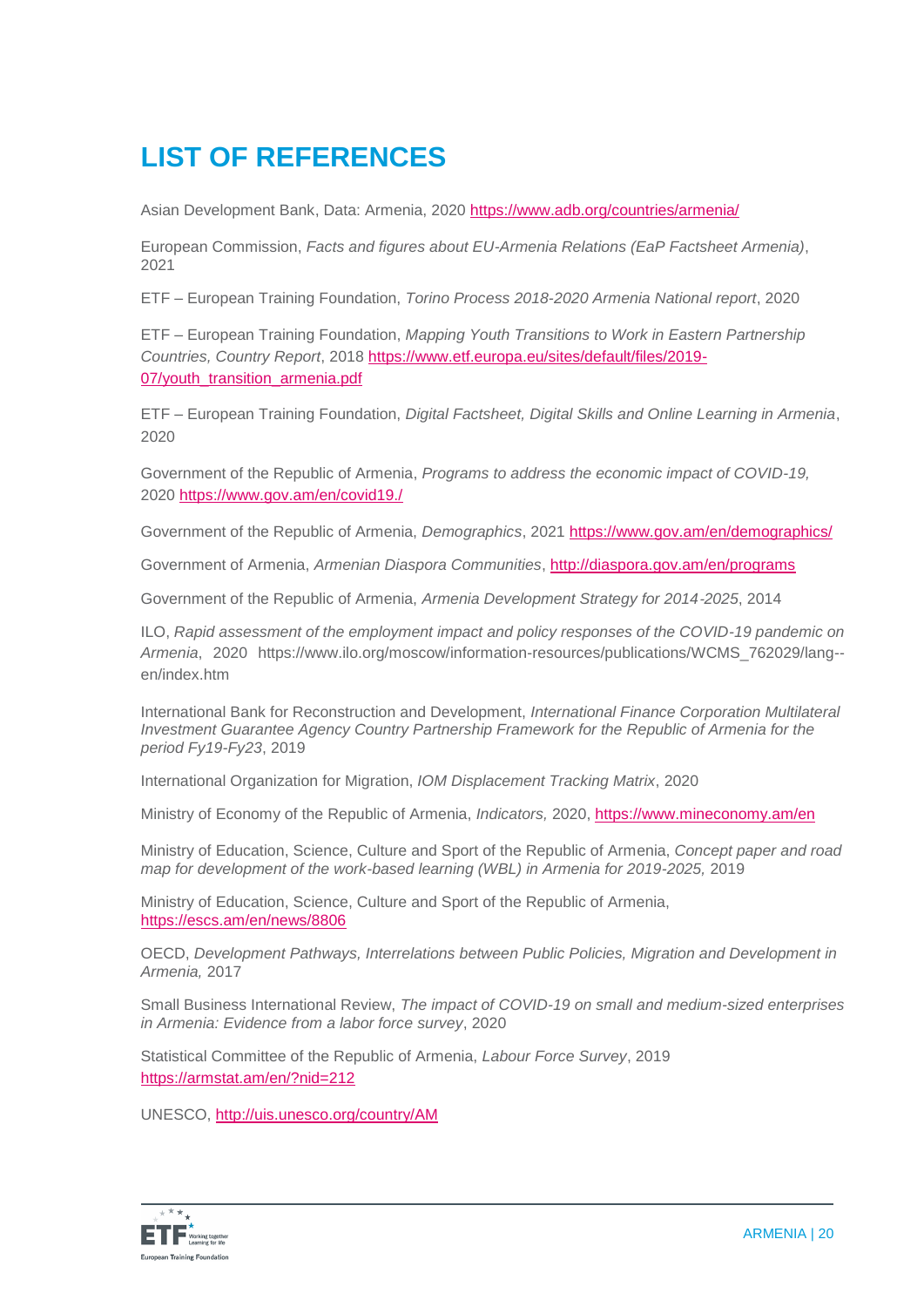USAID, *Armenia Country Development Cooperation Strategy CDCS 2020-2025*, 2020 <https://www.usaid.gov/armenia/cdcs>

World Bank, *The World Bank in Armenia: overview*, 2020 <https://www.worldbank.org/en/country/armenia/overview>

World Bank, *Work for a better future in Armenia – An analysis of job dynamics*, 2019

World Bank, *Poverty & Equity, Brief Armenia Europe & Central Asia*, 2021

World Bank, *Armenia, Update*, 2019 [https://www.worldbank.org/en/country/armenia/publication/armenia-country-partnership-framework-](https://www.worldbank.org/en/country/armenia/publication/armenia-country-partnership-framework-2019-2022)[2019-2022](https://www.worldbank.org/en/country/armenia/publication/armenia-country-partnership-framework-2019-2022)

World Bank, *World Development Indicators database*, 2019 <https://data.worldbank.org/country/armenia>

World Bank, *Migration and Remittances Data,* 2017 [http://www.worldbank.org/en/topic/migrationremittancesdiasporaissues/brief/migration-remittances](http://www.worldbank.org/en/topic/migrationremittancesdiasporaissues/brief/migration-remittances-data)[data](http://www.worldbank.org/en/topic/migrationremittancesdiasporaissues/brief/migration-remittances-data)

World Bank, *Poverty and welfare impacts of COVID-19 and mitigation policies in Armenia*, 2021

World Health Organisation, *Armenia*, 2021<https://covid19.who.int/region/euro/country/am>

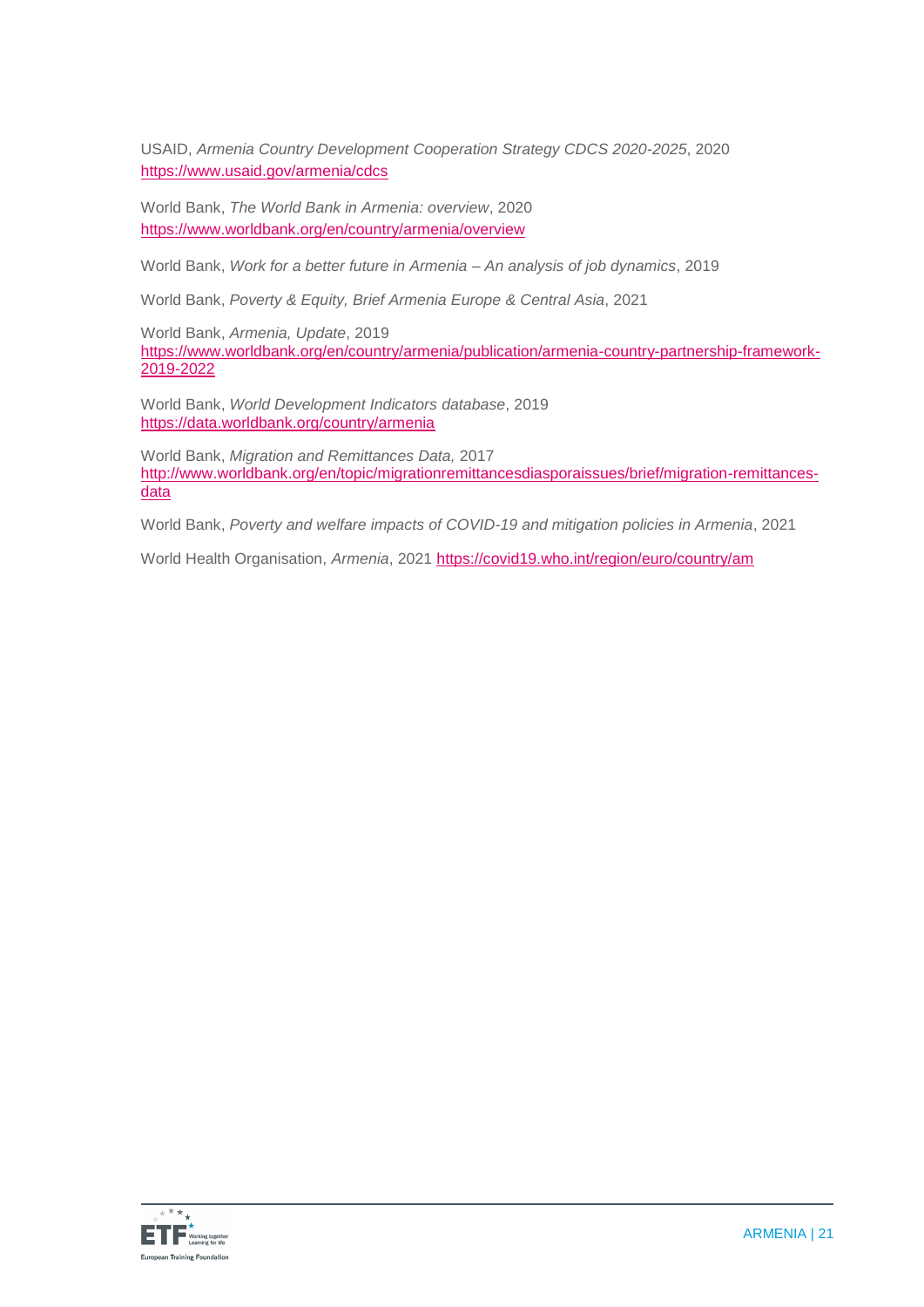# **LIST OF ABBREVIATIONS**

| AAP            | Annual Action Programme                                                 |
|----------------|-------------------------------------------------------------------------|
| ADB            | Asian Development Bank                                                  |
| <b>ADS</b>     | Armenia Development Strategy                                            |
| ALMP           | <b>Active Labour Market Policies</b>                                    |
| <b>ANQA</b>    | National Centre for Professional Education Quality Assurance Foundation |
| <b>ARMSTAT</b> | Statistical Committee of the Republic of Armenia                        |
| <b>CEPA</b>    | Comprehensive and Enhanced Partnership Agreement                        |
| <b>CPD</b>     | Continuous professional development                                     |
| <b>CSO</b>     | Civil society organisation                                              |
| <b>ECDC</b>    | European Centre for Disease Prevention and Control                      |
| EIF.           | <b>Enterprise Incubator Foundation</b>                                  |
| <b>EQAVET</b>  | European Quality Assurance in Vocational Education and Training         |
| EU             | European Union                                                          |
| <b>GIZ</b>     | Deutsche Gesellschaft für Internationale Zusammenarbeit                 |
| GDP            | Gross domestic product                                                  |
| <b>ICT</b>     | Information and communication technology                                |
| <b>ILO</b>     | International Labour Organisation                                       |
| <b>MoESCS</b>  | Ministry of Education, Science, Culture and Sport                       |
| <b>MoLSA</b>   | Ministry of Labor and Social Affairs                                    |
| <b>NCVD</b>    | National Council for VET Development                                    |
| <b>NEET</b>    | (Young People) Neither in Employment or in Education or Training        |
| <b>NGO</b>     | Non-governmental organisation                                           |
| <b>PSD</b>     | Private sector development                                              |
| <b>SEA</b>     | <b>State Employment Agency</b>                                          |
| <b>SME</b>     | Small and medium-sized enterprises                                      |
| <b>TVET</b>    | <b>Technical Vocational Education and Training</b>                      |
| <b>UATE</b>    | Union of Advanced Technology Enterprises                                |
| <b>USAID</b>   | United States Agency for International Development                      |
| <b>WBL</b>     | Work-based learning                                                     |

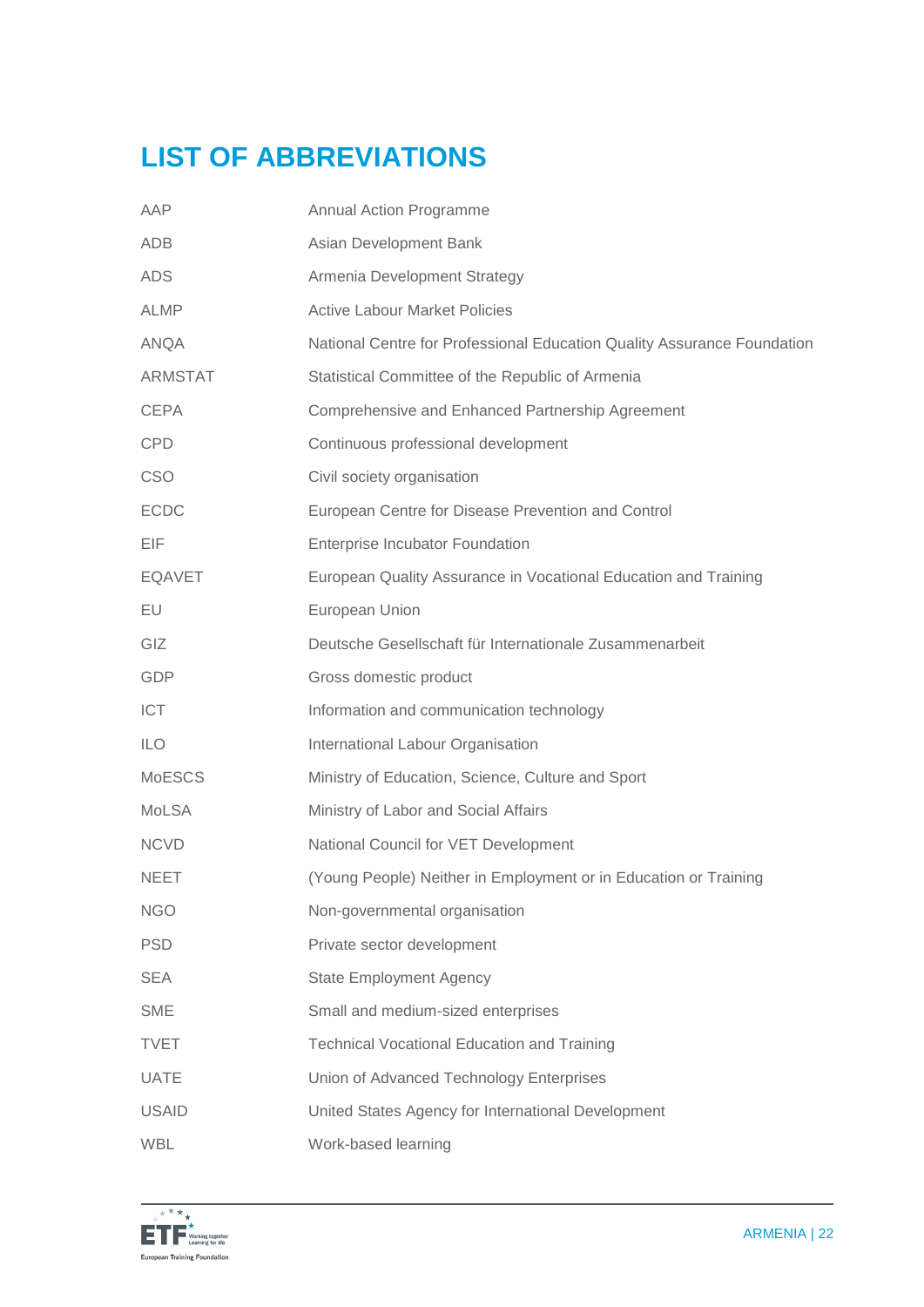| <b>WHO</b> | World Health Organisation    |
|------------|------------------------------|
| <b>YEP</b> | Youth Employment Partnership |